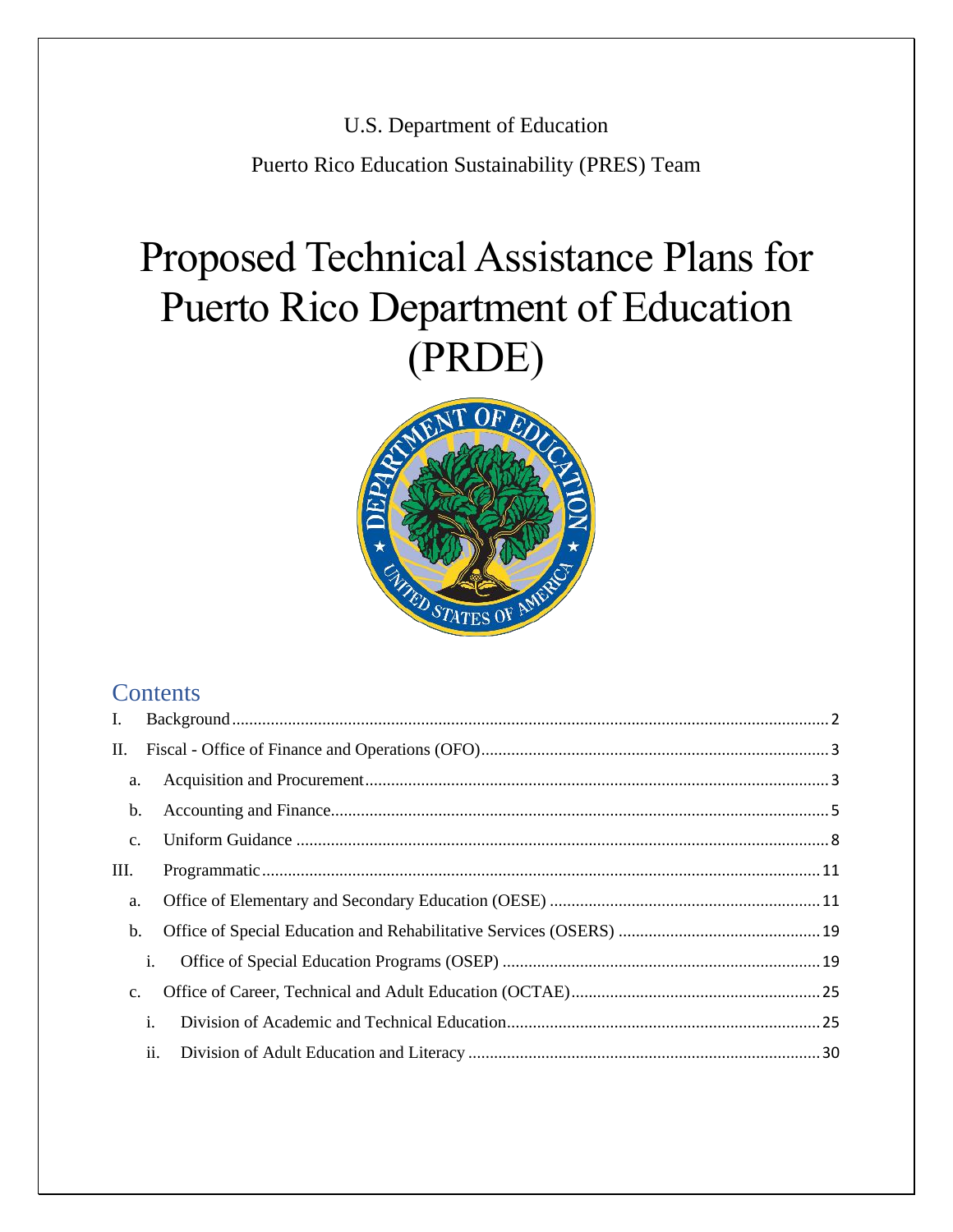### <span id="page-1-0"></span>I. Background

On September 15, 2021, the U.S. Department of Education (Department) announced the formation of the Puerto Rico Education Sustainability (PRES) Team. The PRES Team is represented by staff from offices across the Department with subject matter expertise, and many of them with bilingual skills, to enhance and provide comprehensive support to Puerto Rico (PR) and the Puerto Rico Department of Education (PRDE).

In support of this effort, the PRES Team began collaborating with PR and PRDE and identified three key priority areas:

- 1. Financial responsibility, with the goal of PRDE regaining financial management authority of their federal funds;
- 2. Program support, continuing to support PRDE in their use of American Rescue Plan (ARP) and other federal pandemic recovery funds, along with bolstered technical assistance for high-quality instruction and improved implementation of major formula grant programs; and
- 3. Safe and healthy school buildings, working with partners to provide technical assistance as the PRDE continues school infrastructure improvements.

In October of 2021, the PRES Team conducted over 12 listening sessions with representatives from the Office of the Governor of Puerto Rico and PRDE's Office of Federal Affairs and Office of Academic Affairs. The purpose of these listening sessions was for the PRES Team to learn from PR and PRDE their needs and challenges in the administration, management and implementation of federal education funds and programs. Consistent with Department efforts to meet the grantees where they are, with a lens of cultural awareness and sensitivity, these sessions included expert support from bilingual staff and the use of simultaneous interpretation services.

Following up on these listening sessions, in November of 2021, the PRES Team conducted a two-week site visit to Puerto Rico. While on-site, the PRES Team provided immediate technical assistance (TA) on the most urgent matters regarding the Coronavirus Aid, Relief, and Economic Security Act (CARES Act); Coronavirus Response and Relief Supplemental Appropriations Act, 2021 (CRRSA Act); and the American Rescue Plan (ARP). In addition, the PRES Team carried out a comprehensive assessment of fiscal and programmatic areas.

Based on the comprehensive assessment, the Department developed these proposed TA assistance plans that will serve to support and guide the development of training sessions and assistance from the Department in partnership with PR and PRDE.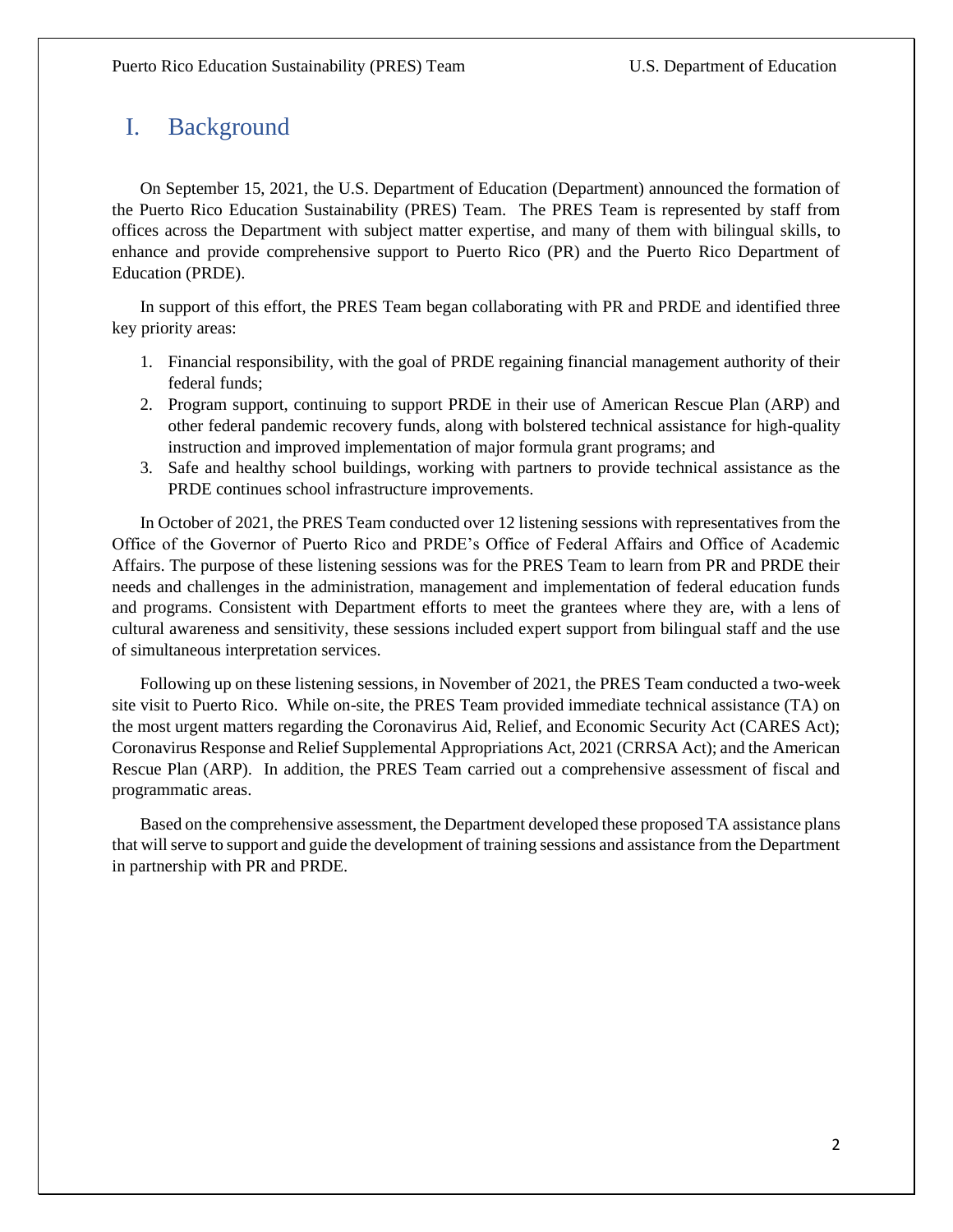### <span id="page-2-1"></span><span id="page-2-0"></span>II. Fiscal - Office of Finance and Operations (OFO)

#### a. Acquisition and Procurement

#### *Presenters:*

- ➢ Jacob Acosta, *Group Manager, Contracts & Acquisitions Management / PRES Member*
- ➢ Carlina Smith, Contracting Officer, *Contracts & Acquisitions Management / PRES Member*
- ➢ Juan Bibiloni-Rivera*, Education Program Specialist /PRES Member*
- ➢ Lorena Dickerson, *Senior Risk Specialist, Grants Risk Management Services Division (GRMSD) / PRES Co-coordinator*

#### *Goal:*

*Our goal for this Technical Assistance (TA) Plan is to provide a two-phase approach for short-term and long-term technical assistance to PRDE procurement professionals to foster better communication and provide operational policy and operational guidance.* 

- $\triangleright$  Strengthening governance structures to reduce program monitoring findings in areas of procurement
- ➢ Identifying skills, and capabilities needed in PRDE procurement operations
- $\triangleright$  Improving productivity and efficiency for program implementation
- ➢ Developing a culture of training and professional development

#### **Phase 1:**

#### *Method of Short-Term Technical Assistance*

In-person and virtual assistance will be provided to PRDE procurement professionals. A combination of direct training and observation will be provided by senior contracting officers from the Office of Finance and Operations (OFO). Presentation materials and procurement document templates will be provided for each training session. The intent of each training session is to be successive in nature based upon observations during the previous session.

- $\triangleright$  Senior Contracting Officers will provide on-site "brown bag" training sessions with several key PRDE stakeholders with various levels of formality depending on audience. Each session will build upon the previous session as OFO continues to identify areas for targeted assistance.
	- PRDE Procurement Area Sessions:
		- o Purchasing Office/Impact of Relocation of PRDE Offices to Puerto Rico General Service Administration (PR-GSA)
		- o Discussion of procurement sections 2 CFR §§ 200.318-200.327 as required in the Departmental specific conditions
		- o Discussion of policy internal to PRDE impacted by PR-GSA
		- o Discussion of PRDE procedures from requisition to award and post-award monitoring
		- o Training of staff (e.g., conflict of interest & ethics)
		- o Long Term procurement strategies
	- Operational Stakeholder Sessions:
		- o Procurement governance structure best practices
		- o Provide samples of industry standard documentation such as Statements of Work, Statements of Objectives, Performance Work Statements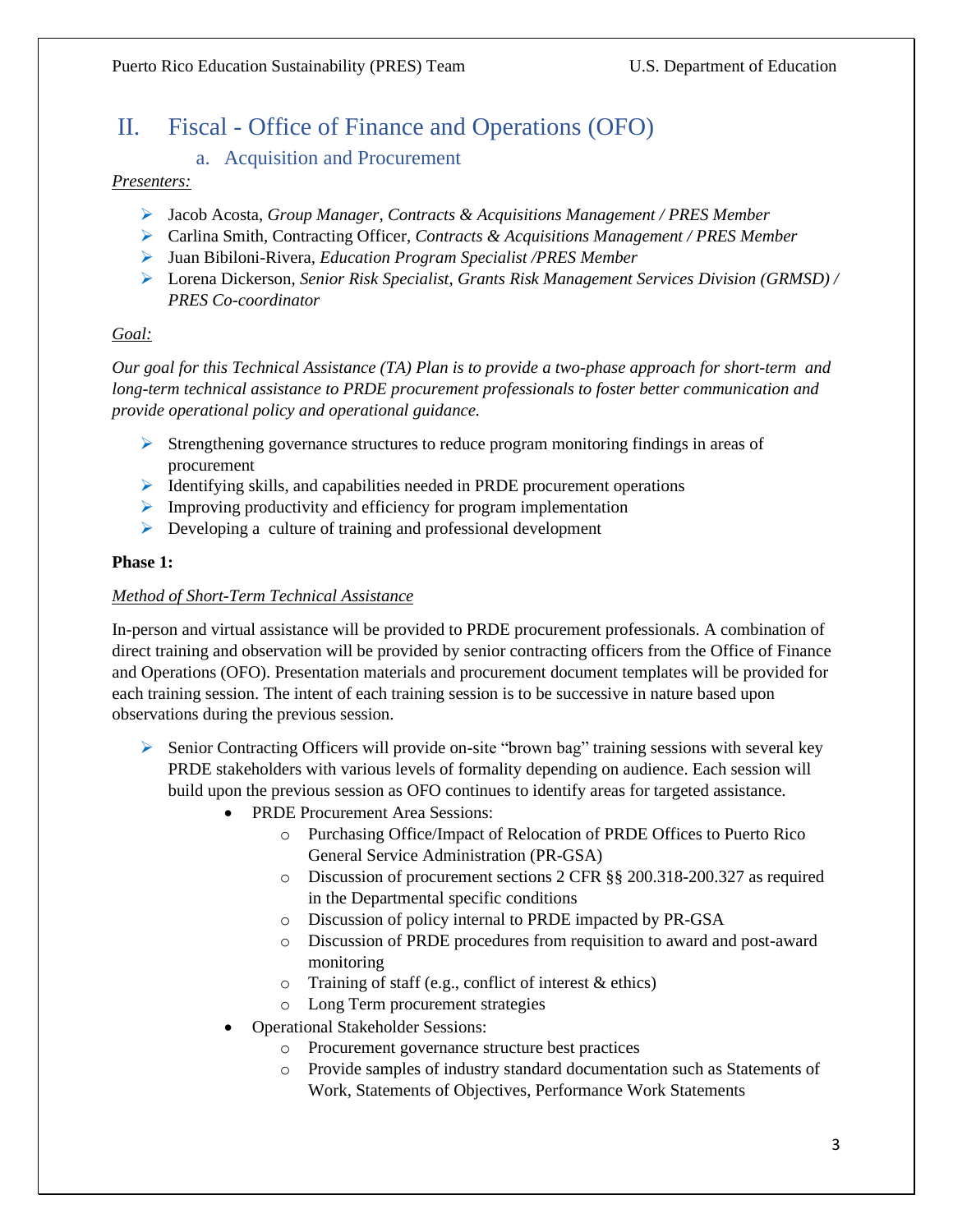- o Information Sharing: walk-thru of a federal procurement
- o Methods of Deliverable Acceptance and Inspection
- o Topics defined by PRDE, areas of concern or improvement

#### *Method of Long-Term Technical Assistance*

 $\triangleright$  External Training: OFO recommends that PRDE develop and implement a formal training program that will provide them with the opportunity for formal procurement training. OFO has conducted market research to identify providers that develop procurement and ethics training specific to grantees. These sources can conduct virtual and onsite training with the ability to lecture in Spanish and English. Costs would be paid directly by PRDE. OFO will assist in the development and coordination as needed.

#### *Proposed In-Person meetings with PRDE*

|           | <b>Dates</b>        |
|-----------|---------------------|
| Session-1 | • June 13-17, 2022  |
| Session-2 | August 8-12, 2022   |
| Session-3 | September 5-9, 2022 |

#### *Monitoring and follow-up's*

Virtual meetings will take place as-needed outside of the dates specified above.

#### **Phase 2:**

 $\triangleright$  PRDE's third-party fiduciary agent Alvarez & Marsal (A&M) completion of recommendations in the area of procurement: This session of training is scheduled as Phase 2 since the recommendations by A&M will not be finalized until the  $1<sup>st</sup>$  quarter of FY 2023. OFO will review and determine further training as necessary to support PRDE with the implementation of the comprehensive corrective action plan (CCAP) as required under the Departmental specific conditions.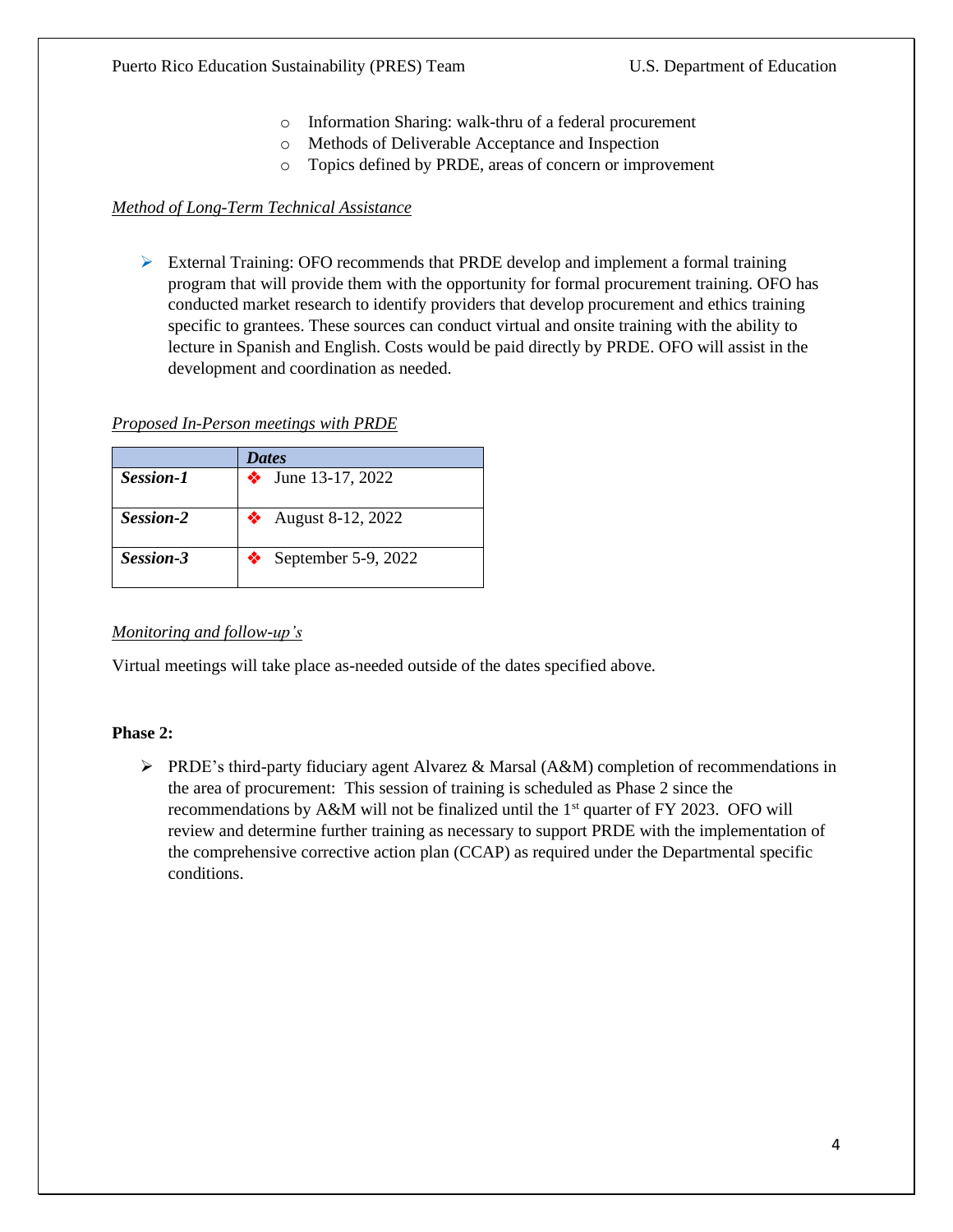#### b. Accounting and Finance

#### <span id="page-4-0"></span>*Presenters:*

- ➢ Christian A. Muniz, *Cost Negotiator, Indirect Cost Division/ PRES Member*
- ➢ Juan Bibiloni-Rivera*, Education Program Specialist /PRES Member*
- ➢ Richard Reiber, *Accountant, Grants Risk Management Services Division*
- ➢ Lorena Dickerson, *Senior Risk Specialist, Grants Risk Management Services Division/ PRES Co-Coordinator Member*

#### *Goal:*

*Our goal for this TA Plan is to provide PRDE staff with a deeper understanding of critical areas of general accounting and finance requirements for proper administration and management of federal education funds. The TA aims to assist PRDE in complying with the Departmental specific conditions, reduce audit findings and be positioned to gain financial control of its federal education funds. Training will cover areas such as:* 

- ➢ Indirect Cost:
	- a. develop an indirect cost rate proposal
	- b. properly classify costs as indirect, direct, or excluded costs
	- c. interpret and apply the negotiated indirect cost rate
	- d. apply the Uniform Guidance (2 CFR Part 200) and Education Department General Administrative Regulations (EDGAR)
- ➢ Internal Controls Over Payroll
	- a. standards for documentation of personnel expenses
	- b. personnel charges to federal awards
	- c. time and attendance reporting
	- d. policies and procedures
	- e. apply 2 CFR Part 200, Subpart E, and more specifically, 2 CFR §§ 200.430 and 200.431 as required by the Departmental specific conditions.

#### *Indirect Cost Rate:*

PRDE has been using consultants (i.e., BDO, and other CPA firms) to develop the indirect cost rate proposals for many years. It is ED's responsibility, as the cognizant agency for indirect costs, to provide the technical assistance to ensure our partners understand the development of the indirect cost proposal, and the application of federal regulations for cost allocation. PRDE is delinquent in submitting their indirect cost rate proposals due to the late submission of single audits. (See Chart below).

#### *Methods of Technical Assistant for Indirect Cost Training*

The methods that will be used to provide technical assistance to PRDE will be in person and/or virtual. We will provide a PowerPoint presentation; we will walk-through the indirect cost rate proposal; and we will use the Cost Allocation Guide to provide hands-on training on the development of the indirect cost rate proposal.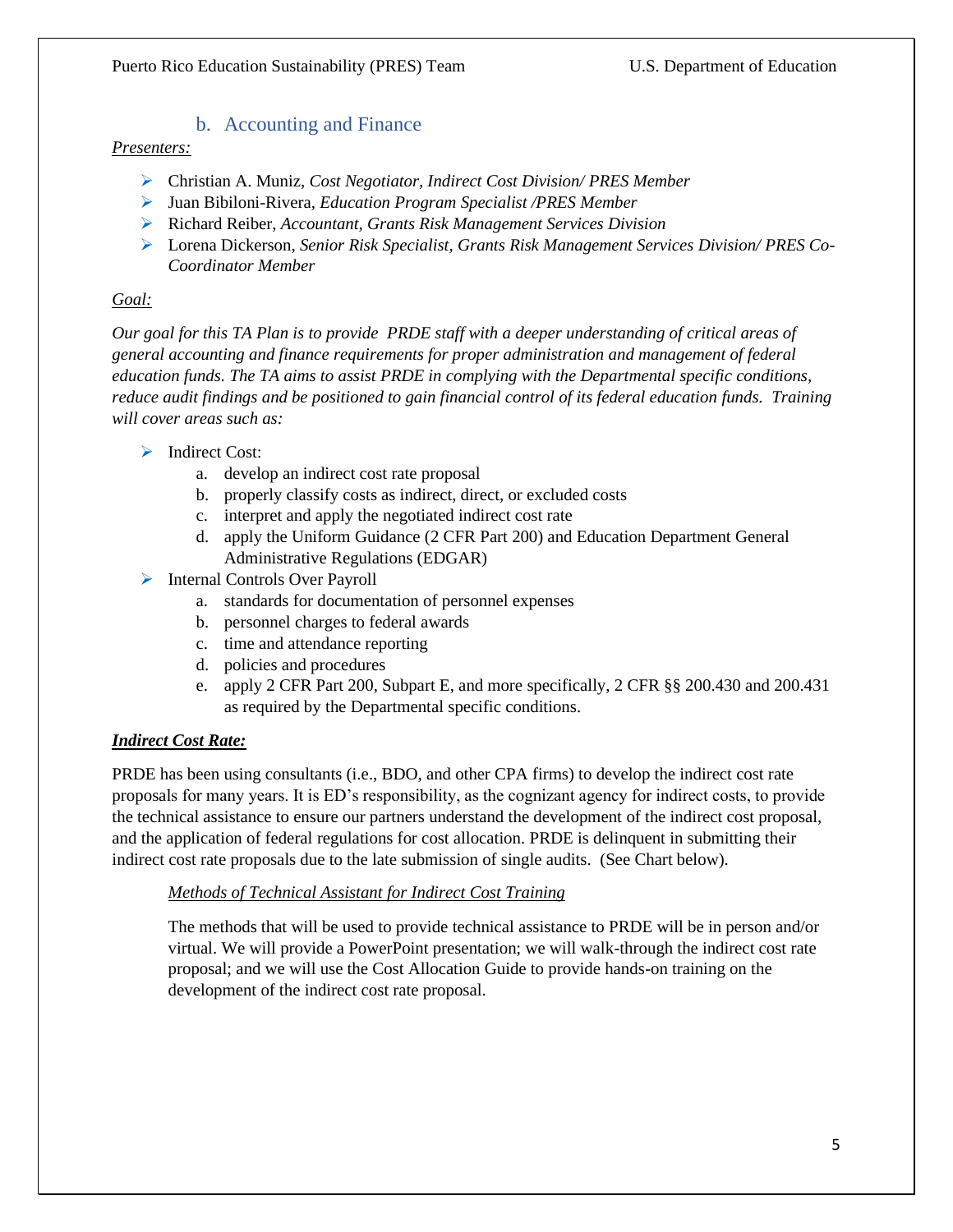

#### *PRDE's Historical Indirect Cost Rate Submissions*

Normally, State Education Agencies submit their indirect cost proposal within six months after the close of the fiscal year. For fiscal years Ending June 30<sup>th</sup>, they must submit their Indirect cost proposal by December 31<sup>st</sup> of the same year.

Historically, PRDE has submitted the indirect cost rate proposals one or two years late due to the delayed approval or submission of the Single Audit. Currently, PRDE is operating with provisional rates for fiscal years 2019, 2020, and 2021. For PRDE to be current, we must finalize the provisional rates.

#### *Indirect Cost Follow-up*

OFO will work with PRDE on the development of the indirect cost rate proposal, proposed accounting changes, planned organizational changes, or significant changes that may impact the indirect cost rates.

#### *Internal Control Over Payroll:*

PRDE has not established and maintained an effective and accurate process for tracking and reporting time and effort spent by all employees whose salaries are paid with federal education funds. TA in this area will be established as a two-phase approach for short-term and long-term execution. Training will provide PRDE with tools to develop adequate internal controls over its payroll process.

- $\triangleright$  Increase knowledge of federal requirements/practical applications
- $\triangleright$  Understand risk factors that have the potential for abuse and misuse of federal education funds
- $\triangleright$  Establish a culture for communication and coordination among PRDE Offices that play a role in the payroll process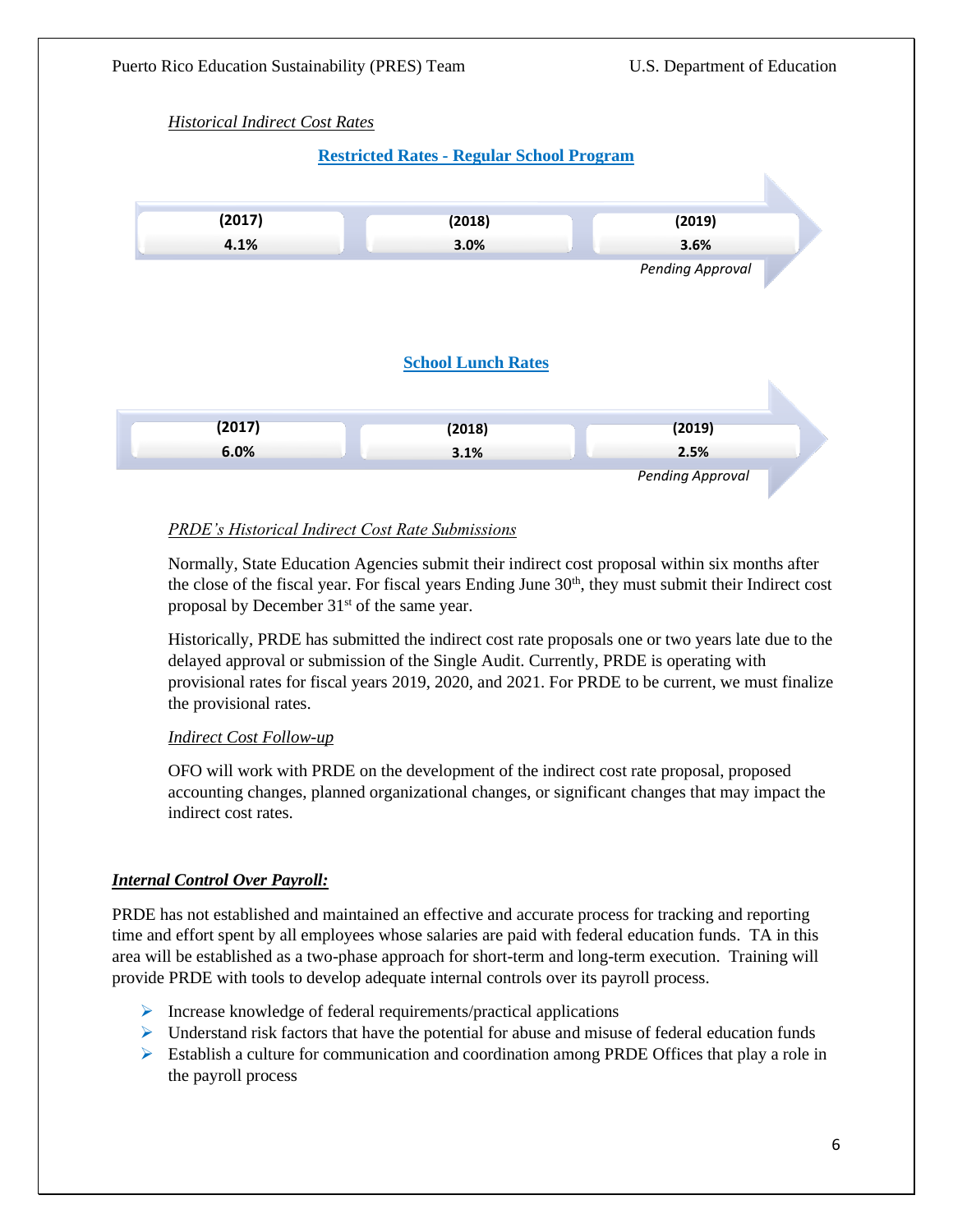#### **Phase 1:**

#### *Method of Short-Term Technical Assistance*

In-person assistance will be provided to staff from PRDE's Budget Office, Human Resources Office, Payroll Office, and Finance Department. Understanding the complexity in PRDE's payroll system, a combination of direct and observation methods will be used. These methods will assist trainers identify/address with PRDE staff specific issues that have resulted in material weakness findings in audit reports issued to PRDE. Presentation materials, sample documents and other resources will be used during training. To properly support PRDE in building a strong system of internal controls that provides reasonable assurance that charges to federal education funds are accurate, allowable and properly allocated, trainers will study and review with PRDE, the Time and Attendance project required by FOMB developed to identify deficiencies in payroll.

The intent of each training session is to be successive in nature based upon observations during the previous session.

- ➢ Accounting, Finance and Risk Specialist experts will provide training to PRDE Area personnel involved in the payroll process. Sessions will include formal training and "brown bag" technique. These training methods will help increase communication and coordination among PRDE areas responsible for the payroll cycle. Each session will build upon the previous session as OFO continues to identify areas for targeted assistance.
	- Internal Controls Over Payroll Sessions:
		- o Discussion of Time and Effort and Key Requirements--2 CFR Part 200, Subpart E, and more specifically, 2 CFR §§ 200.430 and 200.431 as required in the Departmental specific conditions
		- o Discussion of PRDE payroll system, including the role of the Puerto Rico Treasury Department
		- o Review and discussion of payroll audit findings cause and effect
		- o Time and Attendance Project Implementation
		- o Review and discussion of organizational chart of responsible PRDE Areas/personnel and existing process flows
	- Operational Sessions:
		- o Time and Effort tracking and reporting system best practices
		- o Provide samples of methodologies and tools for tracking, documenting, and reporting Time and Effort
		- o Accountability—tools to increase effective communication and coordination among PRDE responsible areas
		- o Topics defined by PRDE, areas of concern or improvement

#### **Phase 2:**

#### *Method of Long-Term Technical Assistance*

➢ PRDE's third-party fiduciary agent Alvarez and Marsal (A&M) recommendations in the area of time distribution and payroll as a result of their assessment. This session of training is scheduled as Phase 2 since the recommendations by A&M will not be finalized until the  $1<sup>st</sup>$  quarter of FY 2023. OFO will review and determine further training as necessary to support PRDE.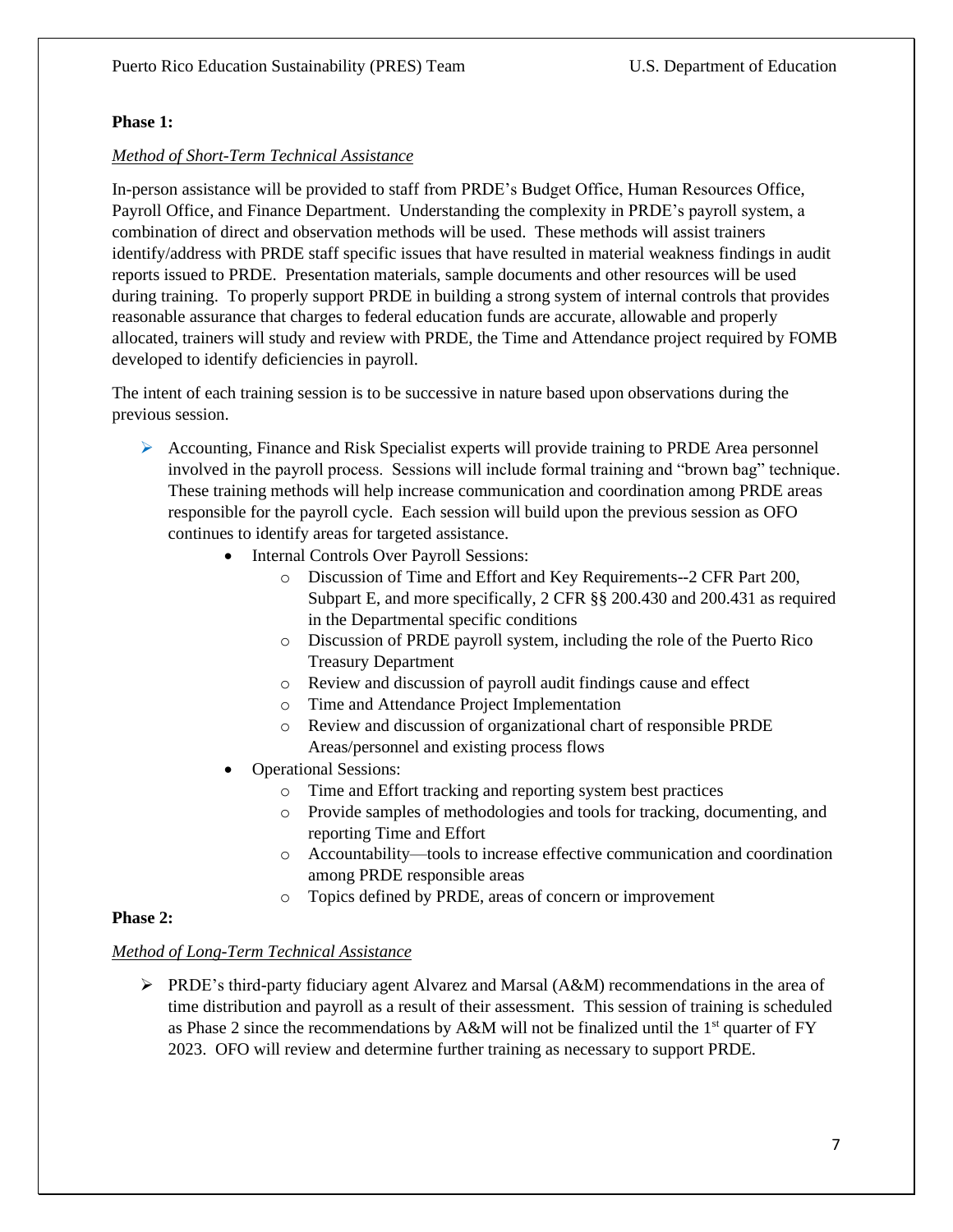*Application- In Person meetings with PRDE*

|                  | <b>Dates</b>        |
|------------------|---------------------|
| <b>Session-1</b> | • June 13-17, 2022  |
| Session-2        | • August 8-12, 2022 |
| Session-3        | September 5-9, 2022 |

#### c. Uniform Guidance

#### <span id="page-7-0"></span>*Presenters:*

- ➢ David J. Downey, *Grants Management Policy Division (GMPD) Presenter*
- ➢ Blanca Rodriguez, *Grants Management Policy Division (GMPD) Presenter*
- ➢ Pedro Romero, *Grants Management Policy Division (GMPD) Presenter*
- ➢ Lorena Dickerson, *Senior Risk Specialist, Grants Risk Management Services Division /PRES Cocoordinator*
- ➢ Juan Bibiloni-Rivera*, Education Program Specialist /PRES Member*

#### *Goal:*

*Our goal for this Technical Assistance (TA) Plan is to provide a multi-day training course virtually with an in-person element to provide on-site support. Training will enhance and increase PRDE's staff understanding of federal education requirements with the goal of reducing program and audit findings. At the conclusion of this training participants will be able to:*

- *Compare and contrast grant administration tools of the trade (requirements in 2 CFR Parts 25, 170, 183, and 200; EDGAR; program statutes; Grant Award Notification (GAN))*
- *Navigate applicable Federal requirements in 2 CFR Parts 25, 170, 183, and 200*
- *Describe ED and Federal-wide financial and grant administration policies*
- *Identify generally allowable and unallowable expenditures*
- *Assess organizational risks impacting grant project success*
- *Select proportional and responsive mitigation strategies to reduce risk impacts*
- *Access additional grant administration training tutorials for further professional development via ED.gov*

#### **Day 1**

#### *Method of Instruction for Technical Assistance*

Virtual training with an in-person element will be utilized in the training of PRDE staff. The 90-minute to two-hour overview training will combine lecture, small group or individual exercises, and a Q&A segment. Presentation materials will be provided for each training session translated into Spanish providing hard copy job aids as well as links to access materials electronically. This session sets the stage to allow participants to apply what they learn and the resources they have been exposed to in practical, realistic scenarios using case study examples during subsequent sessions.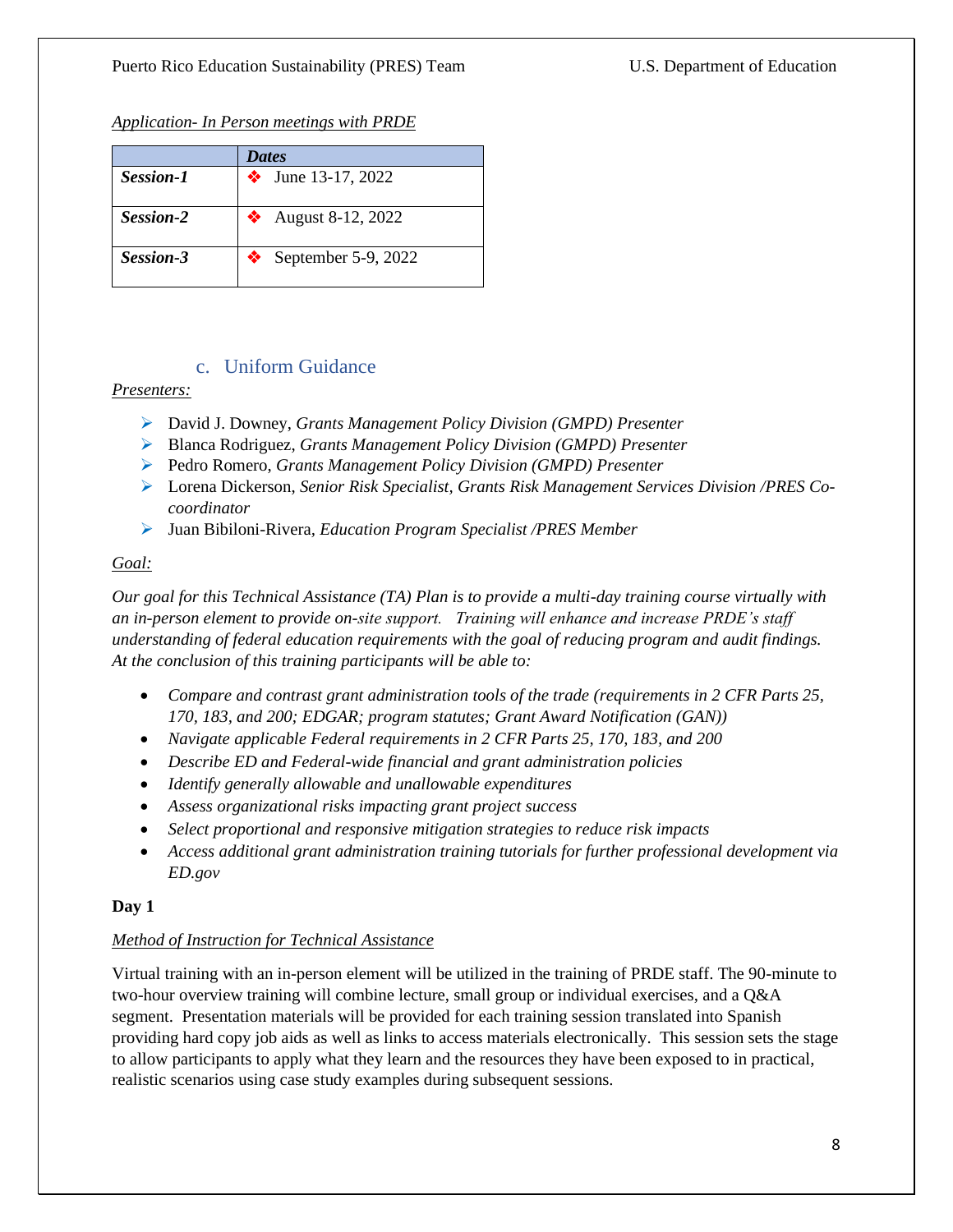- $\triangleright$  Intro—outlining the partnership between ED and Puerto Rico to ensure their programmatic success and compliance with all requirements in administering their ED grants
- $\triangleright$  Breakdown of responsibilities comparing and contrasting how we work together
- $\triangleright$  Identifying tools of the trade
	- o Program statute and regulations
	- o Education Department General Administrative Regulations (EDGAR) (including 34 CFR Parts 75 and 76)
	- o Applicable governmentwide regulations
		- Highlighting layout and key parts (i.e., 2 CFR Parts 25, 170, 183, 200)
	- o ED program policies and procedures (woven through the review of 2 CFR Part 200)
		- **GAN**
		- Award terms and conditions
		- $\blacksquare$  G5
- ➢ 2 CFR Part 200 Uniform Guidance
	- o Review its table of contents
		- Subpart A-Definitions  $&$  Acronyms
		- **Exercise Subpart B-General Provisions**
		- Subpart C-Pre-Award
		- Subpart D-Post Award
		- **Subpart E-Cost Principles**
		- **Subpart F-Audits**
		- Appendices
	- o Overview of each subpart, allowing participants to navigate the ecfr.gov to locate citations, identify generally allowable costs, and practice searching for information
	- o Q&A

#### **Day 2**

#### *Method of Instruction*

Virtual training with an in-person element will be utilized in the training of PRDE staff. The 90-minute to two-hour session moves from lecture to an emphasis on small group or individual exercises, and a Q&A segment. Presentation materials will be provided for each training session translated into Spanish providing hard copy job aids as well as links to access materials electronically. Case studies are being developed based on ED program staff records, identified risk concerns, and realistic challenges that grantees face when administering ED grant projects.

 $\triangleright$  Emphasize Subparts C (risk evaluation), D (internal controls) and E (cost principles).

#### **Day 3**

#### *Methods of Instruction*

 $\triangleright$  Case studies and classroom conversations continue with an emphasis on using 2 CFR Part 200 to improve grantee oversight. This 90-minute to two-hour class will generate conversation in selecting the most effective communication and risk mitigation strategies to improve performance and compliance.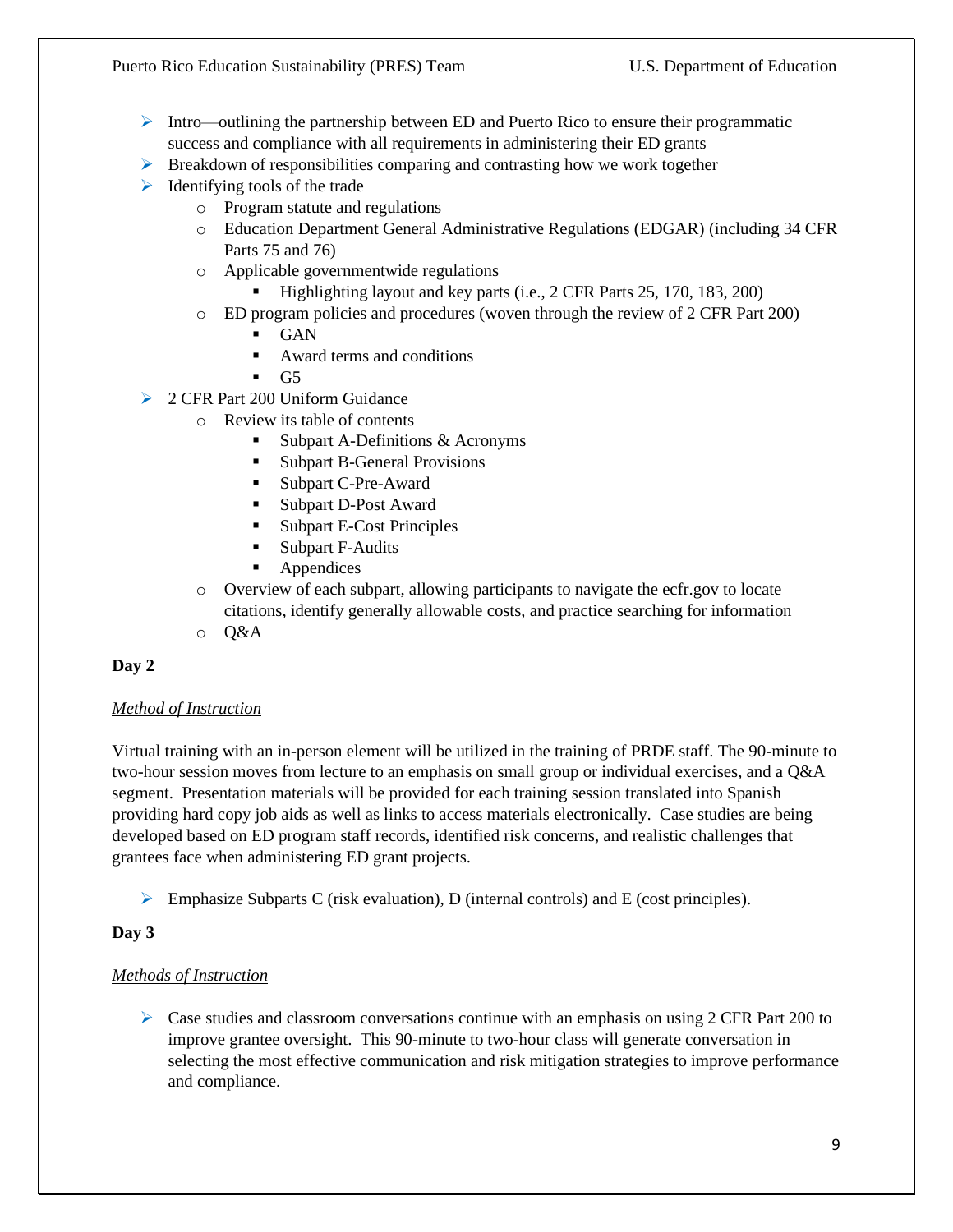|          | <b>Fechas</b>  | Duración                           |
|----------|----------------|------------------------------------|
| Sesión-1 | August 2022    | 4 hours                            |
|          |                | Morning & Afternoon Sessions:      |
|          |                | PRDE Office of Federal Affairs and |
|          |                | <b>Office of Special Education</b> |
| Sesión-2 | September 2022 | 2 hours                            |
|          |                | <b>PRDE Central Level Staff</b>    |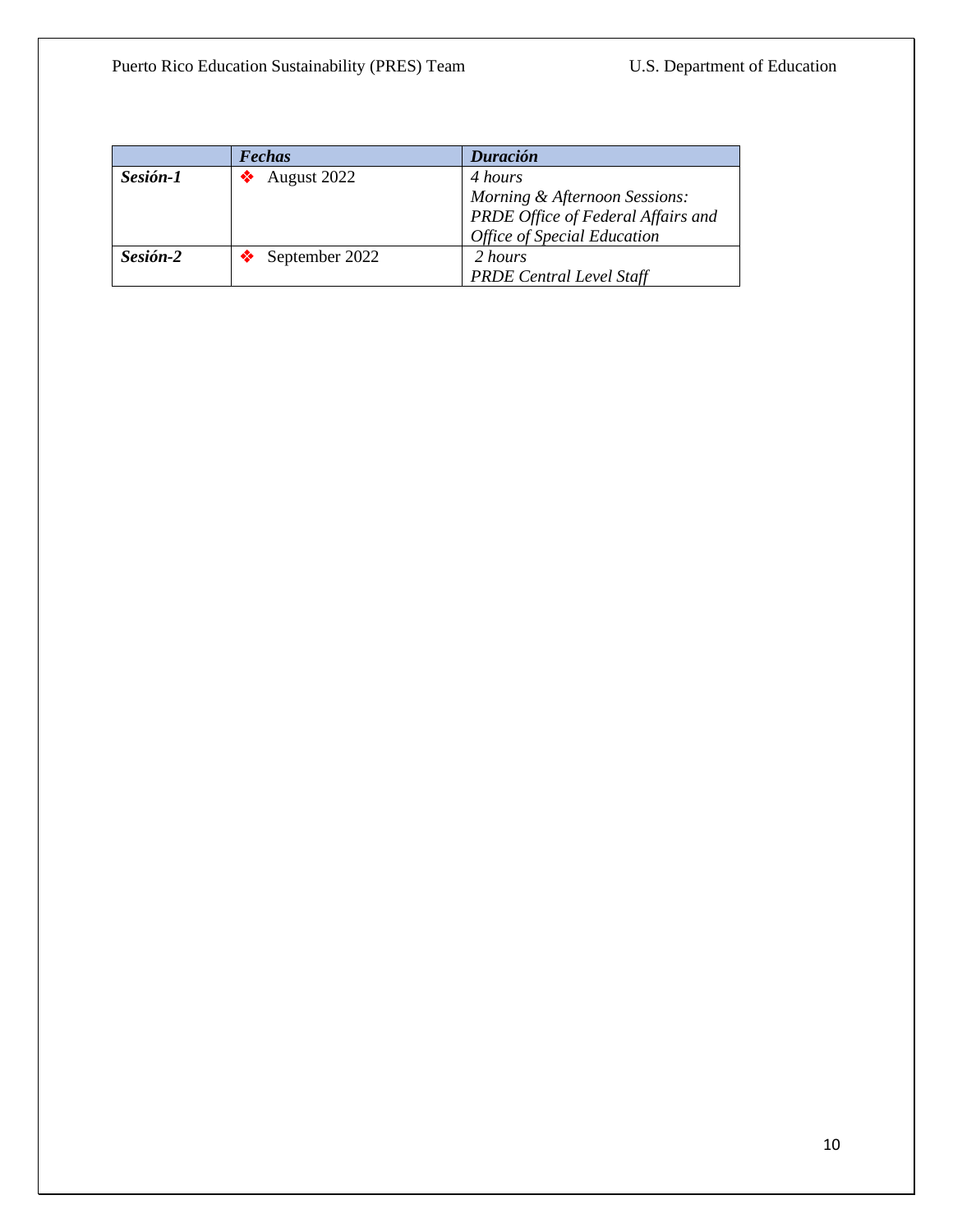## III. Programmatic

### a. Office of Elementary and Secondary Education (OESE)

<span id="page-10-1"></span><span id="page-10-0"></span>

| <b>TA Need</b>                                                                                                | <b>Issue</b>                                                                                                                                                                                                                                                                                                                                               | <b>Recommended</b><br><b>Solution</b>                                                                                                                                                                                                                                                                                                                                                                                                                                                                                                                                                                                                                                                                                                                 | <b>Expected Outcome</b>                                                                                                                                                                                                                                                                                                                                                                         | <b>Method of</b><br><b>Delivery</b>   | <b>Timeline</b> |
|---------------------------------------------------------------------------------------------------------------|------------------------------------------------------------------------------------------------------------------------------------------------------------------------------------------------------------------------------------------------------------------------------------------------------------------------------------------------------------|-------------------------------------------------------------------------------------------------------------------------------------------------------------------------------------------------------------------------------------------------------------------------------------------------------------------------------------------------------------------------------------------------------------------------------------------------------------------------------------------------------------------------------------------------------------------------------------------------------------------------------------------------------------------------------------------------------------------------------------------------------|-------------------------------------------------------------------------------------------------------------------------------------------------------------------------------------------------------------------------------------------------------------------------------------------------------------------------------------------------------------------------------------------------|---------------------------------------|-----------------|
| 1) In depth<br>understanding of<br>uses of funds for<br>allowable activities<br>and statutory<br>requirements | PRDE indicated that staff from<br>the Office of Federal Affairs<br>(OFA) and the Office of<br>Academic Affairs (OAA) have<br>varied understanding of<br>program requirements and<br>allowable uses of funds for<br>OESE programs.<br>Next Steps for PRDE:<br>Identify PRDE lead for this<br>goal.<br>Identify PRDE staff for each of<br>the OESE programs. | Phase 1:<br>With PRDE's approval,<br>ensure that PRDE's OFA<br>website contains accurate<br>information on OESE<br>programs in Spanish and<br>English.<br>Identify an OESE rep for<br>each program to be paired<br>with PRDE staff to 1) update<br>the information on the<br>website and 2) work together<br>to prepare the program<br>training.<br>$\bullet$<br>OESE program<br>representatives, Office of<br>Non-Public and Private<br>Education (ONPE)<br>ombudsman program rep (as<br>appropriate) and PRDE staff<br>co-facilitate a training session<br>with (using Ivonne's model)<br>both OAA and OFA<br>(individually or grouped) for<br>the following programs (final<br>list to be determined based on<br>capacity)<br>Title I-A<br>$\circ$ | Once this solution is<br><b>OESE</b><br>implemented<br>would expect that the<br>number<br>of<br>programmatic<br>questions from PRDE<br>would be reduced and<br>PRDE would be able<br>to train new staff on<br>the requirements and<br>allowable activities.<br>Additionally, ONPE<br>would expect that<br>inquiries and<br>complaints from<br>private school<br>stakeholders would<br>decrease. | Virtual or<br>On-site, as<br>possible | 6 months        |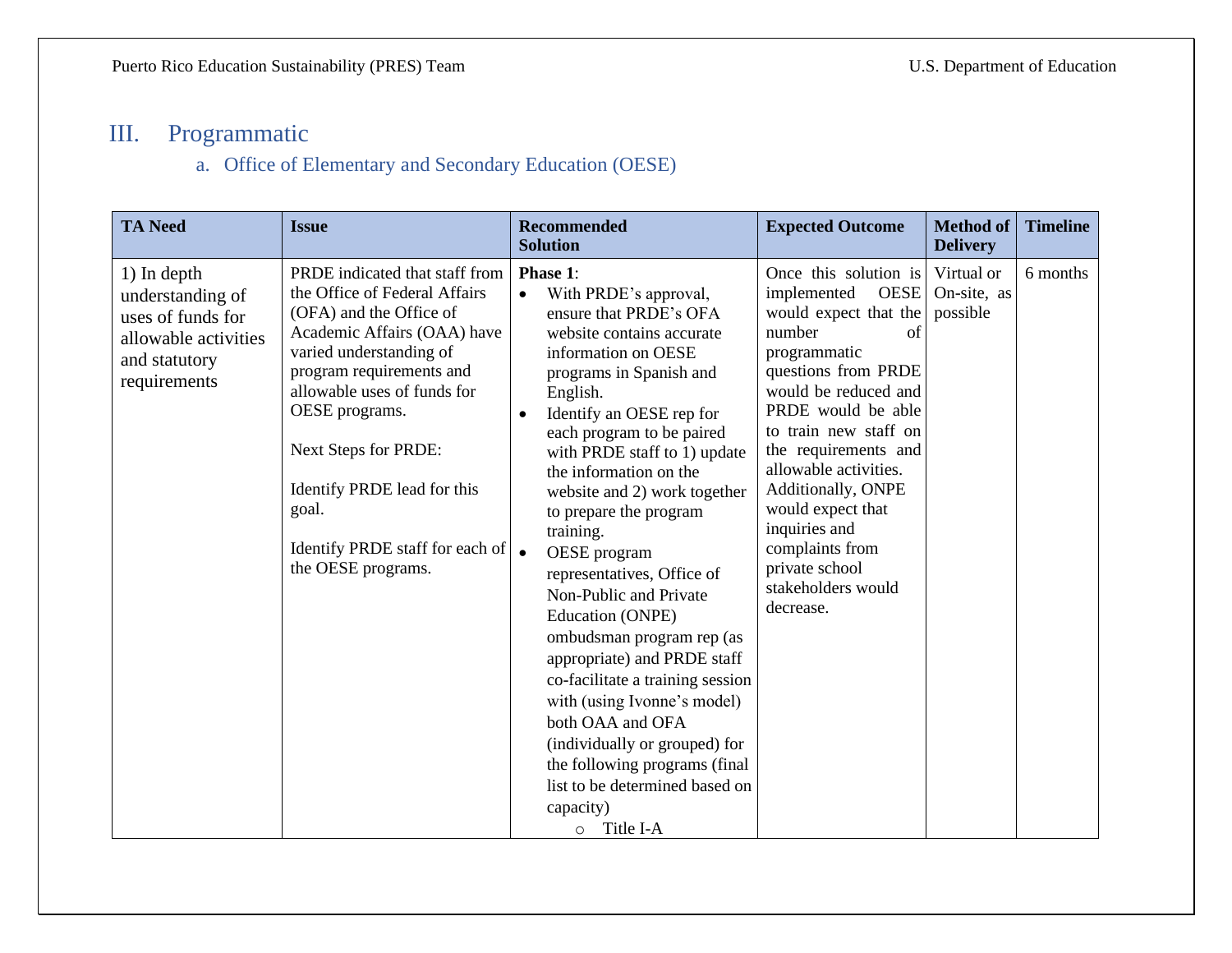| <b>TA Need</b> | <b>Issue</b> | <b>Recommended</b><br><b>Solution</b>                                                                                                                                                                                                                                                                                                                                                                                                                                                                                                                                                                                                                                                                                                                                                                                                                                                                                                   | <b>Expected Outcome</b> | <b>Method of</b><br><b>Delivery</b> | <b>Timeline</b> |
|----------------|--------------|-----------------------------------------------------------------------------------------------------------------------------------------------------------------------------------------------------------------------------------------------------------------------------------------------------------------------------------------------------------------------------------------------------------------------------------------------------------------------------------------------------------------------------------------------------------------------------------------------------------------------------------------------------------------------------------------------------------------------------------------------------------------------------------------------------------------------------------------------------------------------------------------------------------------------------------------|-------------------------|-------------------------------------|-----------------|
|                |              | Title II-A<br>$\circ$<br>Title III-A<br>$\circ$<br>Title IV-A<br>$\circ$<br>Title IV-B-21st<br>$\circ$<br><b>CCLC</b><br>Homeless<br>$\circ$<br>Restart<br>$\circ$<br>Neglected/Delinquent<br>$\circ$<br>ESSER (I, II, ARP<br>$\circ$<br>ESSER)<br><b>EANS</b><br>$\circ$<br>After completion of the<br>$\bullet$<br>website and initial trainings<br>for each program, Region 3<br>Comprehensive Center<br>(R3CC) and the PRDE<br>Institute of Professional<br>Development can feature<br>these program trainings in<br>their Professional.<br>Development catalog. These<br>program trainings would be<br>provided by PRDE staff<br>moving forward.<br>Identify key OESE<br>$\bullet$<br>documents that relate to the<br>training sessions to translate.<br>Translate key OESE<br>$\bullet$<br>documents into Spanish to<br>increase utilization and<br>understanding amongst<br>PRDE staff of program<br>requirements (items include |                         |                                     |                 |
|                |              | but are not limited to FAQs,                                                                                                                                                                                                                                                                                                                                                                                                                                                                                                                                                                                                                                                                                                                                                                                                                                                                                                            |                         |                                     |                 |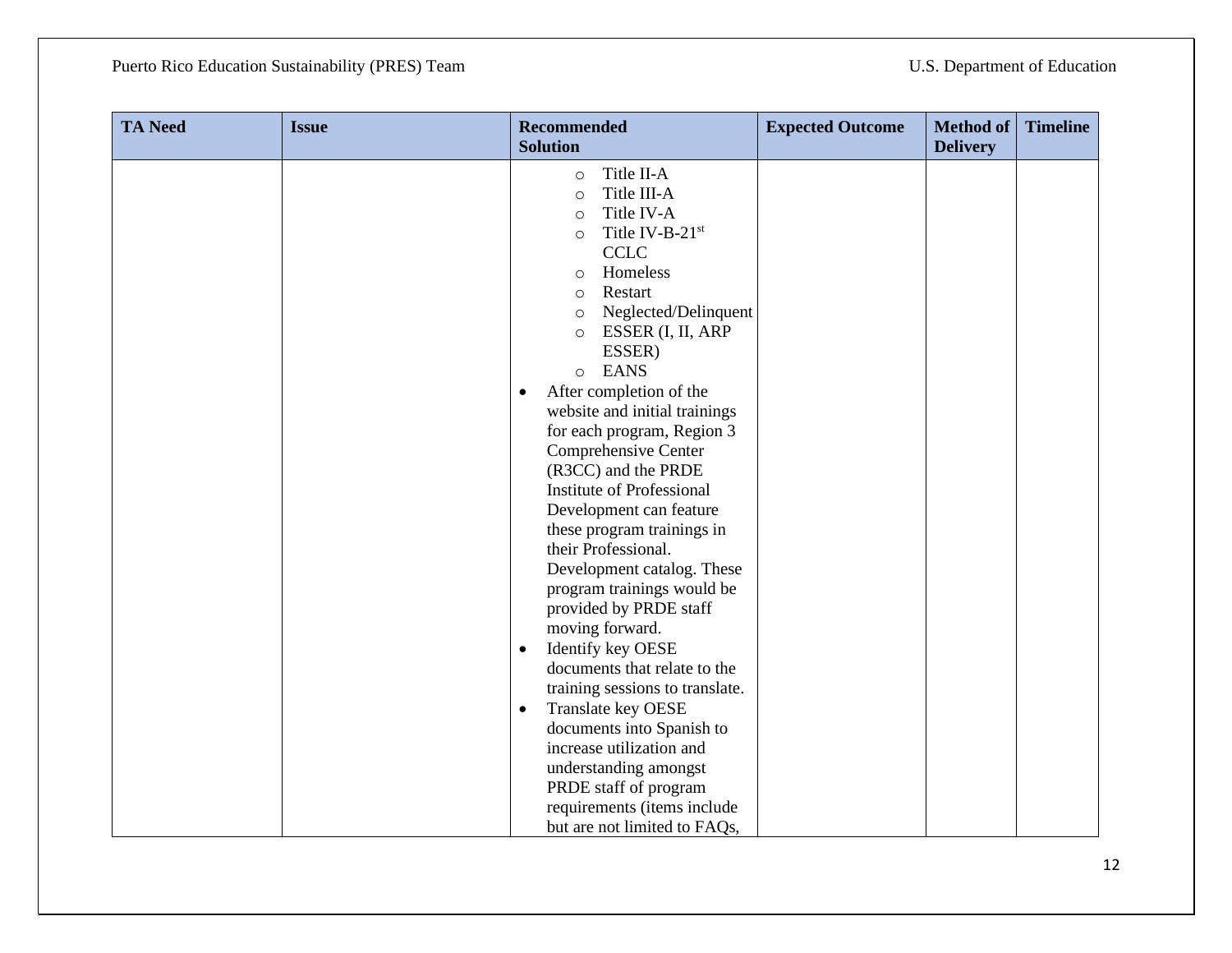| <b>TA Need</b> | <b>Issue</b> | <b>Recommended</b><br><b>Solution</b>                                                                                                                                                                                                                                                                                                                                                                                                                                                                                                                                                                                                                                                                                                                                                                          | <b>Expected Outcome</b> | <b>Method of</b><br><b>Delivery</b> | <b>Timeline</b> |
|----------------|--------------|----------------------------------------------------------------------------------------------------------------------------------------------------------------------------------------------------------------------------------------------------------------------------------------------------------------------------------------------------------------------------------------------------------------------------------------------------------------------------------------------------------------------------------------------------------------------------------------------------------------------------------------------------------------------------------------------------------------------------------------------------------------------------------------------------------------|-------------------------|-------------------------------------|-----------------|
|                |              | white-papers, webinar decks,<br>$etc.$ )<br>ONPE program staff to<br>provide technical assistance<br>on the development of an<br>equitable services<br>consultation plan.<br>ONPE will share best<br>$\bullet$<br>practices to consult with non-<br>public schools and how<br>PRDE could collaborate with<br>ED for review and feedback.<br>ONPE will share best<br>$\bullet$<br>practices for PRDE to engage<br>with private school leaders<br>and ED staff (OESE and<br>ONPE) to receive input from<br>impacted stakeholders on the<br>effectiveness of interventions.<br><b>ONPE</b> staff will discuss<br>٠<br>ESEA equitable services<br>policies, procedures and<br>processes. In addition, ONPE<br>will work with PRDE on<br>strategies to institutionalize<br>ESEA equitable services<br>requirements. |                         |                                     |                 |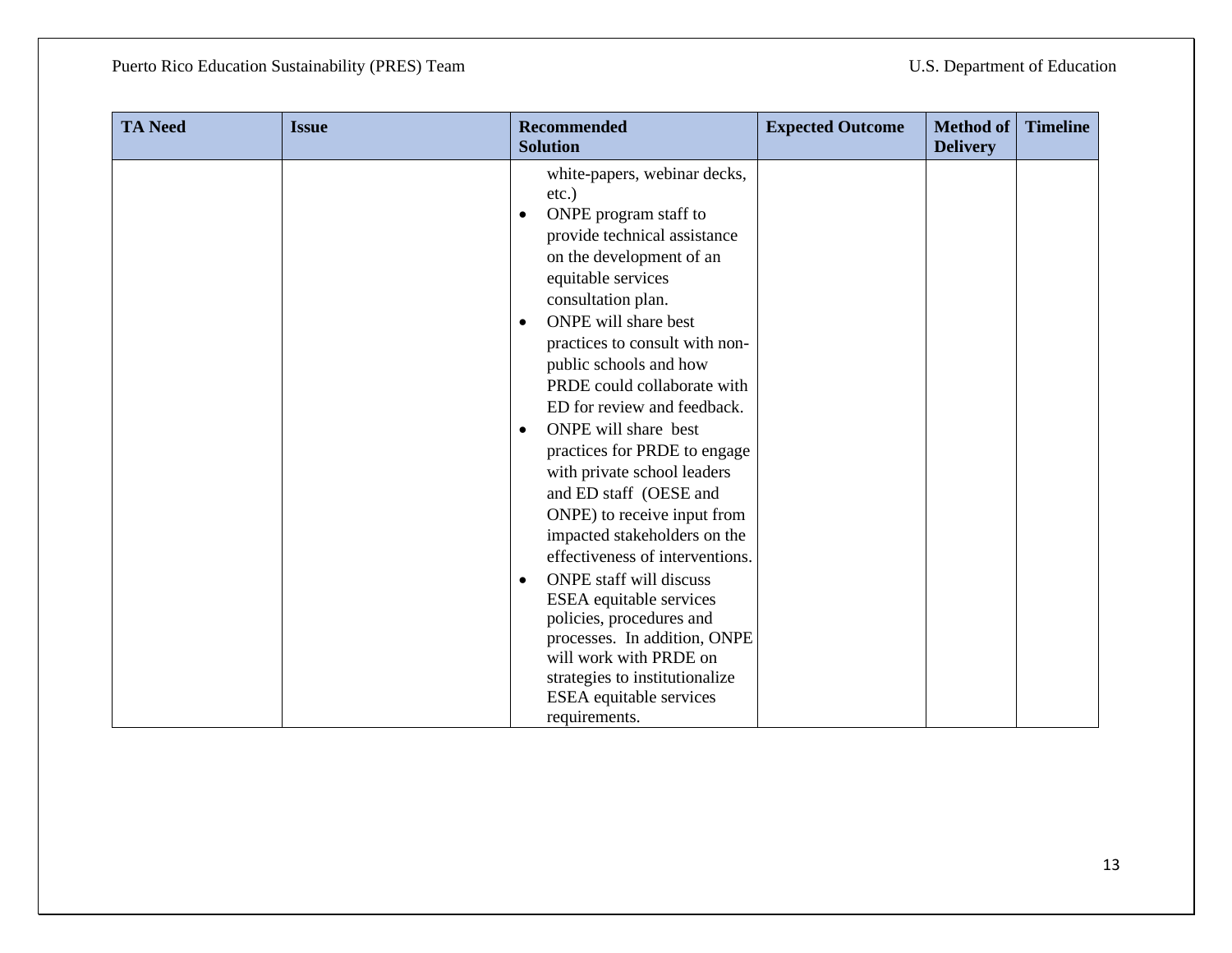| <b>TA Need</b>                                                                                                                                                               | <b>Issue</b>                                                                                                                                                                                                                                                                                                                                                                          | <b>Recommended</b><br><b>Solution</b>                                                                                                                                                                                                                                                                                                                                                                                                                                                                                                                                                                                                                                                                                                                                     | <b>Expected Outcome</b>                                                                                                                                                                      | <b>Method of</b><br><b>Delivery</b> | <b>Timeline</b>                                               |
|------------------------------------------------------------------------------------------------------------------------------------------------------------------------------|---------------------------------------------------------------------------------------------------------------------------------------------------------------------------------------------------------------------------------------------------------------------------------------------------------------------------------------------------------------------------------------|---------------------------------------------------------------------------------------------------------------------------------------------------------------------------------------------------------------------------------------------------------------------------------------------------------------------------------------------------------------------------------------------------------------------------------------------------------------------------------------------------------------------------------------------------------------------------------------------------------------------------------------------------------------------------------------------------------------------------------------------------------------------------|----------------------------------------------------------------------------------------------------------------------------------------------------------------------------------------------|-------------------------------------|---------------------------------------------------------------|
| 2) Assist PRDE in<br><b>American Rescue</b><br>Plan Elementary and<br>Secondary School<br><b>Emergency Relief</b><br>Fund (ARP ESSER)<br><b>State Plan</b><br>implementation | PRDE was awarded<br>\$2,965,938,760 in ARP<br><b>ESSER</b> funds to implement<br>their State Plan (approved<br>11.2021) and needs assistance<br>in implementing initiatives<br>within their plan.<br>Next Steps for PRDE:<br>Identify PRDE lead(s) for this<br>goal. The lead(s) will work<br>with the Department to<br>coordinate activities and better<br>define the training need. | • With PRDE's approval, utilize<br>the Health and Social Services<br><b>Recovery Support Function</b><br>(HSS RSF) to assist with<br>implementation of key aspects<br>of PRDE's ARP ESSER State<br>plan including:<br>o Training of parents on use<br>of technology purchased<br>through ARP ESSER<br>o Brokering connections<br>(such as from the Dept of<br>Health) to assist in the<br>hiring of mental health<br>professionals<br>o Training on use of<br>community health centers<br>and an integrated service<br>model <sup>1</sup><br>• Assist PRDE in creating a<br>map of ESSER funds and<br>projects that are aligned to<br>PRDE's strategic plan goals<br>along with a flow chart to<br>guide PRDE's thinking when<br>deciding upon new initiatives<br>to add. | PRDE will be able to<br>implement certain<br>initiatives within its<br><b>ARP ESSER State</b><br>Plan faster and<br>cheaper utilizing HSS<br>RSF's connections<br>and existing<br>resources. | In-person                           | $6 - 12$<br>months<br>(HSS<br>RSF 3rd<br>year ends<br>3.2023) |

 $<sup>1</sup>$  The Integrated Services Model (MSI) is a planning tool to facilitate the effective and efficient process of identifying needs and solutions to implement a community-integrated</sup> services model that addresses the following five (5) basic areas: physical health, behavioral health, nutrition, and food safety, environmental health and safety, and intellectual and cultural enrichment. This workshop aims to train future implementers on the process of establishing the MSI in various community spaces, including schools, preschools, communities of older adults, or groups focused on the interests of populations with access and functional needs, among others.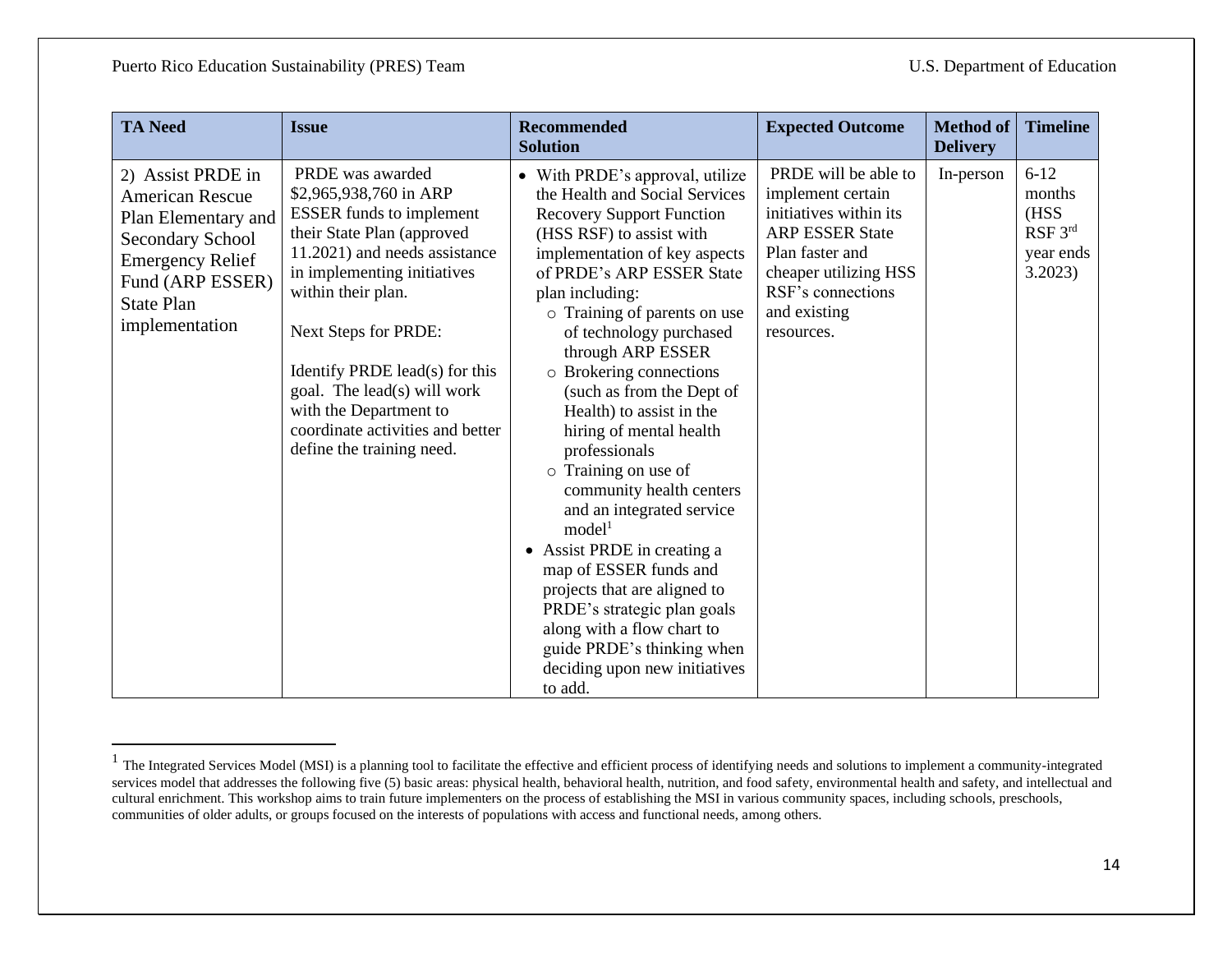| <b>TA Need</b>                                                                                                                       | <b>Issue</b>                                                                                                                                                                                                                                                                                                                                                                                               | <b>Recommended</b><br><b>Solution</b>                                                                                                                                                                                                                                                                                                                                                                                                                                                                                                                                                                                                                                                                                                                                                                                 | <b>Expected Outcome</b>                                                                                                                                                                                                                                                                                  | <b>Method of</b><br><b>Delivery</b>                                                                                                                                                                                                                 | <b>Timeline</b>    |
|--------------------------------------------------------------------------------------------------------------------------------------|------------------------------------------------------------------------------------------------------------------------------------------------------------------------------------------------------------------------------------------------------------------------------------------------------------------------------------------------------------------------------------------------------------|-----------------------------------------------------------------------------------------------------------------------------------------------------------------------------------------------------------------------------------------------------------------------------------------------------------------------------------------------------------------------------------------------------------------------------------------------------------------------------------------------------------------------------------------------------------------------------------------------------------------------------------------------------------------------------------------------------------------------------------------------------------------------------------------------------------------------|----------------------------------------------------------------------------------------------------------------------------------------------------------------------------------------------------------------------------------------------------------------------------------------------------------|-----------------------------------------------------------------------------------------------------------------------------------------------------------------------------------------------------------------------------------------------------|--------------------|
| 3) Support PRDE<br>staff to better<br>understand the<br>evidence-based<br>requirements in<br>ESEA and the four<br>levels of evidence | In several listening sessions,<br>PRDE staff indicated that they<br>would like to better understand<br>the evidence-based<br>requirements in ESEA so that<br>they can adopt the best<br>strategies for their students.<br>Next Steps for PRDE:<br>Identify PRDE lead(s) for this<br>goal. The lead(s) will work<br>with the Department to<br>coordinate activities and better<br>define the training need. | Based on input from PRDE<br>staff and using existing<br>Federally developed<br>resources <sup>2</sup> as a starting point,<br>develop a two-hour training<br>session on the evidence-<br>based requirements in ESEA.<br>The in-depth training will<br>provide the necessary<br>background knowledge for<br>PRDE staff to understand the<br>statutory requirements<br>including the four different<br>levels of evidence outlined in<br>the statute. Additionally, the<br>training will focus on the<br>application of knowledge<br>through hands-on training<br>activities.<br>Identify key documents that<br>relate to the training session<br>to translate.<br>Translate documents into<br>Spanish to increase<br>utilization and understanding<br>amongst PRDE staff of<br>evidence-based requirements<br>in ESEA. | After meeting this<br>need, OESE would<br>expect that PRDE<br>would have a better<br>understanding of the<br>four levels of<br>evidence and how to<br>utilize the four levels<br>of evidence to<br>identify strategies to<br>improve student<br>outcomes with less<br>assistance from the<br>Department. | Virtual or<br>On-site, as<br>possible<br>Title IV-A<br>(T4PA)<br>Technical<br>Assistance<br>Center will<br>develop,<br>along with<br><b>OSSS</b><br>staff, the<br>training<br>session<br>and deliver<br>the<br>training to<br><b>PRDE</b><br>staff. | $6 - 12$<br>months |

• <sup>2</sup> The training will be based on the foundations established in the presentation developed by IES titled *Using and Building Evidence for Recovery and Reopening: A Brief Guide for States, Districts, and Institutions of Higher Education* as well as other Federally developed resources.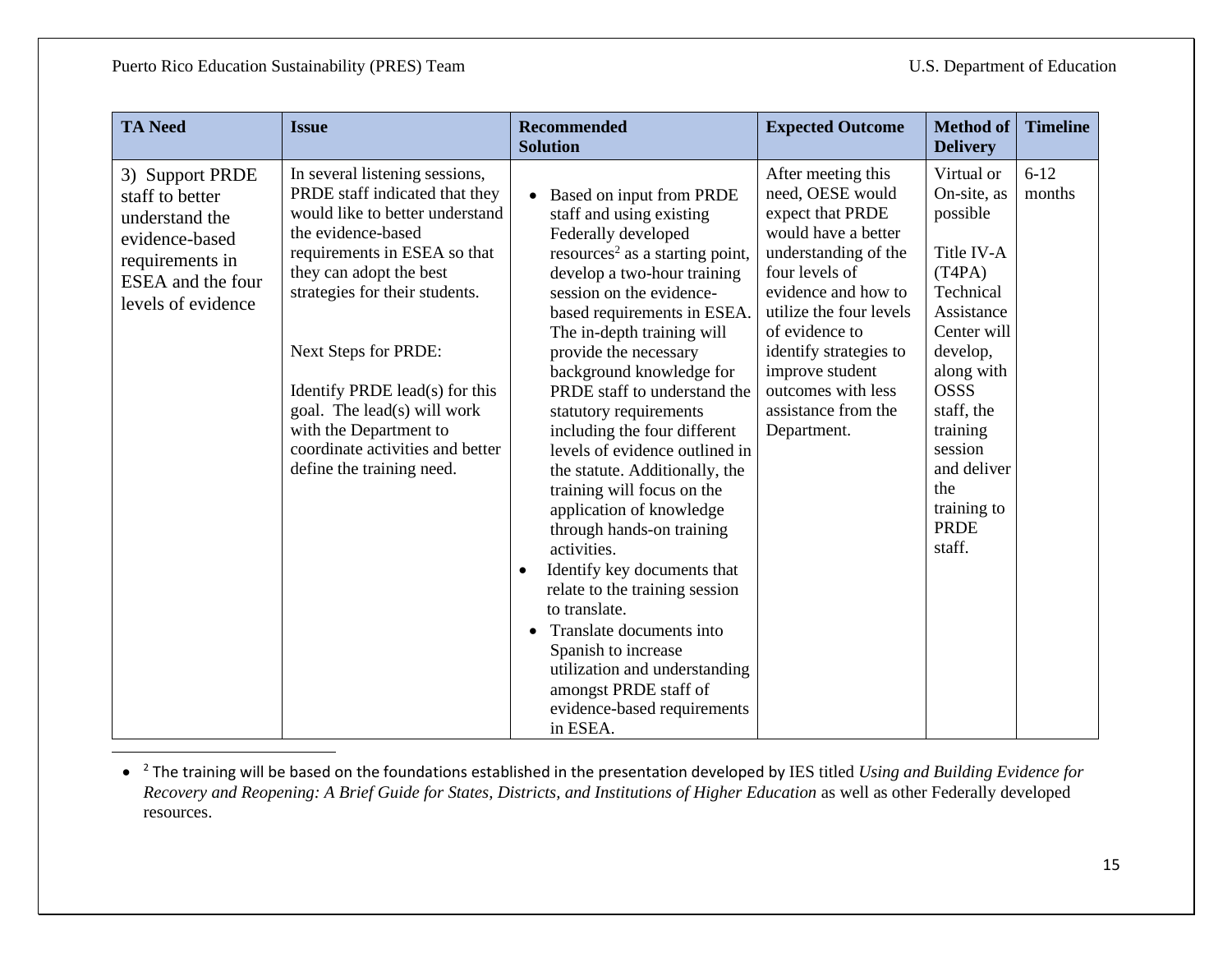| <b>TA Need</b> | <b>Issue</b> | <b>Recommended</b><br><b>Solution</b>                                                                                                                                                                                                                                                                                                                                                                                                            | <b>Expected Outcome</b>                                                                                                                                                                                                                                                                                                                                                                                                                                                                                                                                                                                    | Method of<br><b>Delivery</b> | <b>Timeline</b> |
|----------------|--------------|--------------------------------------------------------------------------------------------------------------------------------------------------------------------------------------------------------------------------------------------------------------------------------------------------------------------------------------------------------------------------------------------------------------------------------------------------|------------------------------------------------------------------------------------------------------------------------------------------------------------------------------------------------------------------------------------------------------------------------------------------------------------------------------------------------------------------------------------------------------------------------------------------------------------------------------------------------------------------------------------------------------------------------------------------------------------|------------------------------|-----------------|
|                |              | Include PRDE in The<br>National Comprehensive<br>Center's Communities of<br>Practice: Evidence-Based<br>Interventions: Using ARP<br><b>Resources to The National</b><br>Center. Assist PRDE in<br>creating a cross-departmental<br>team to participate in the<br>CoP with 3-5 members to<br>include any of the following<br>members: ESSER<br>Leadership, Finance, Federal<br>Programs, Curriculum and<br>Instruction, School<br>Transformation. | <b>Using ARP</b><br>Resources to<br><b>Accelerate Learning</b><br>Community of<br>Practice (EBI<br>Community), PR will<br>engage with other<br>state teams in shared<br>inquiry to identify<br>and collectively<br>address problems of<br>practice related to<br>ensuring effective and<br>sustainable use of<br>ARP funding to<br>support learning<br>recovery/learning<br>acceleration. Through<br>the use of<br>improvement science<br>and peer exchanges,<br>the PR team will<br>deepen their capacity<br>to support OREs in<br>the use of evidence-<br>based interventions to<br>accelerate learning. |                              |                 |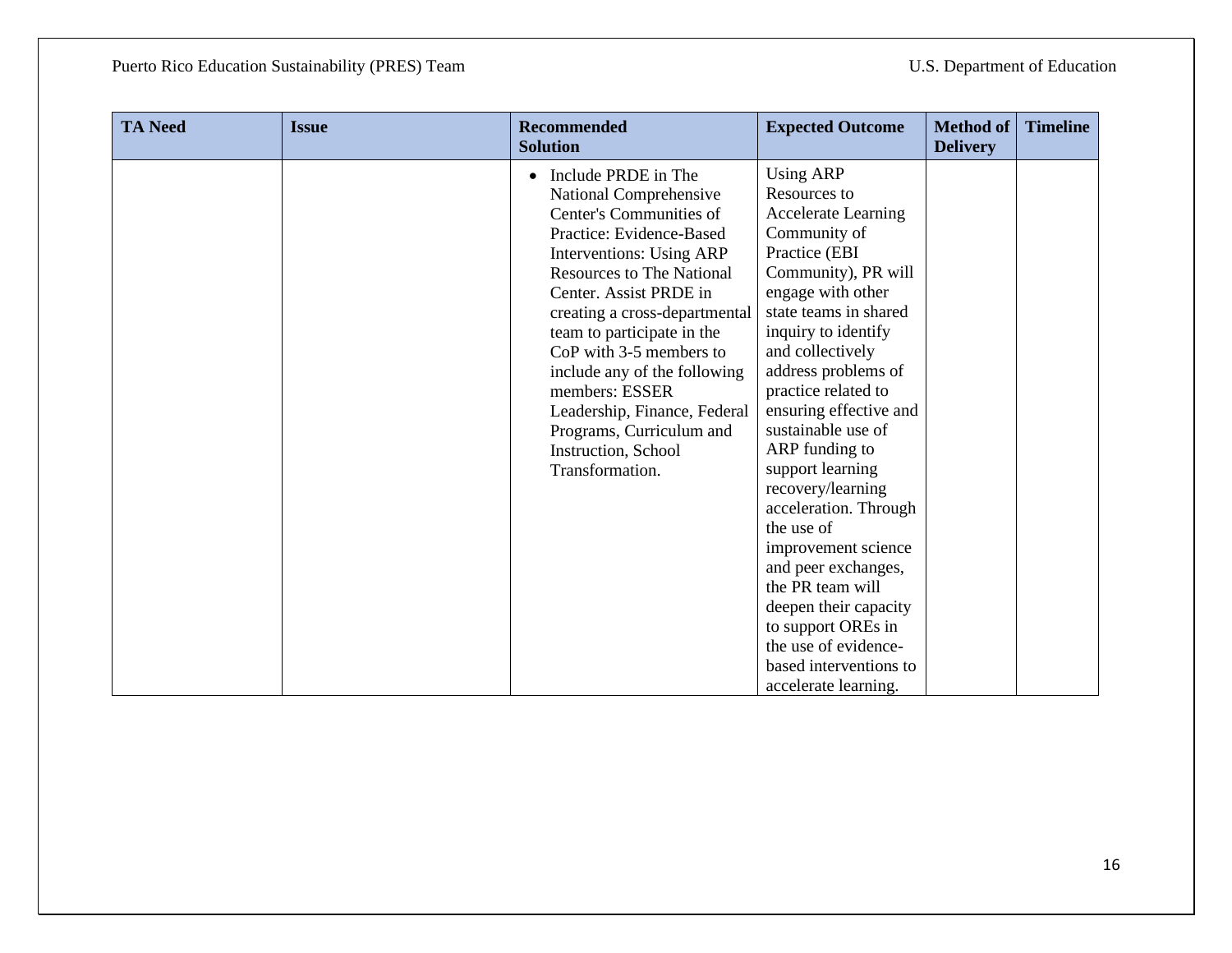| <b>TA Need</b>                                                                                                                                                                                                                                                         | <b>Issue</b>                                                                                                                                                                                                                                                                                                                                                                                                            | <b>Recommended</b><br><b>Solution</b>                                                                                                                                                                                                                                                                                                                                                                                                                                                                                        | <b>Expected Outcome</b>                                                                                                                                                                               | <b>Method</b> of<br><b>Delivery</b>                                                                                                                                                                                     | <b>Timeline</b> |
|------------------------------------------------------------------------------------------------------------------------------------------------------------------------------------------------------------------------------------------------------------------------|-------------------------------------------------------------------------------------------------------------------------------------------------------------------------------------------------------------------------------------------------------------------------------------------------------------------------------------------------------------------------------------------------------------------------|------------------------------------------------------------------------------------------------------------------------------------------------------------------------------------------------------------------------------------------------------------------------------------------------------------------------------------------------------------------------------------------------------------------------------------------------------------------------------------------------------------------------------|-------------------------------------------------------------------------------------------------------------------------------------------------------------------------------------------------------|-------------------------------------------------------------------------------------------------------------------------------------------------------------------------------------------------------------------------|-----------------|
| 4) A process for<br>quickly identifying<br>unmet needs for<br>funds not obligated<br>and for future<br>funding requests.<br>The focus is on<br>conducting rapid<br>needs assessment to<br>identify needs that<br>can be met through<br>the emergency funds<br>programs | PRDE indicated that,<br>especially for emergency<br>funds, they would like<br>assistance conducting quick<br>needs assessments to identify<br>ways to use unobligated funds<br>that align with the goals of the<br>programs.<br>Next Steps for PRDE:<br>Identify PRDE lead(s) for this<br>goal. The lead(s) will work<br>with the Department to<br>coordinate activities and better<br>define the training need.        | Meet with PRDE staff to<br>$\bullet$<br>better define the topic and<br>the critical components of<br>the topic and how best to<br>address this need. Initial<br>ideas based on preliminary<br>understanding of the topic<br>below:<br>Utilizing the resource map and<br>question guide from the ARP<br>ESSER plan (above), create a<br>template for other programs to<br>use to map current fund initiatives<br>to PRDE strategic goals and to<br>guide the thought process when<br>deciding upon additional<br>initiatives. | At the end of this<br>process, PRDE will<br>better understand gaps<br>with how their current<br>implementation meets<br>strategic goals and<br>for what they need to<br>utilize remaining<br>funding. | Virtual and<br>on-site                                                                                                                                                                                                  | 9 months        |
| 5) Facilitated<br>review, with staff<br>from both PRDE<br>offices, for OESE<br>programs on the<br>statutory<br>requirements for<br>program monitoring<br>as well as the<br>essential elements in<br>the Uniform<br>Guidance                                            | During the PRDE listening<br>sessions and on-site meeting,<br>PRDE staff indicated that they<br>would benefit from additional<br>training related to the uniform<br>guidance and specifically the<br>section related to monitoring.<br>Next Steps for PRDE:<br>Identify PRDE lead(s) for this<br>goal. The lead(s) will work<br>with the Department to<br>coordinate activities and better<br>define the training need. | Meet with PRDE staff to<br>$\bullet$<br>better define the topic<br>including the critical<br>components of the topic in<br>order to fully address this<br>need. Initial ideas based on<br>preliminary understanding<br>of the topic below:<br>Training focused on the<br>sections of the Uniform<br>Guidance that relate to<br>monitoring. Primarily<br>focusing on the grantee and<br>subgrantee monitoring                                                                                                                 |                                                                                                                                                                                                       | T <sub>4</sub> P <sub>A</sub><br>Technical<br>Assistance<br>Center will<br>develop<br>the<br>training<br>session<br>and deliver<br>the<br>training to<br><b>PRDE</b><br>staff.<br>Virtual or<br>On-site, as<br>possible |                 |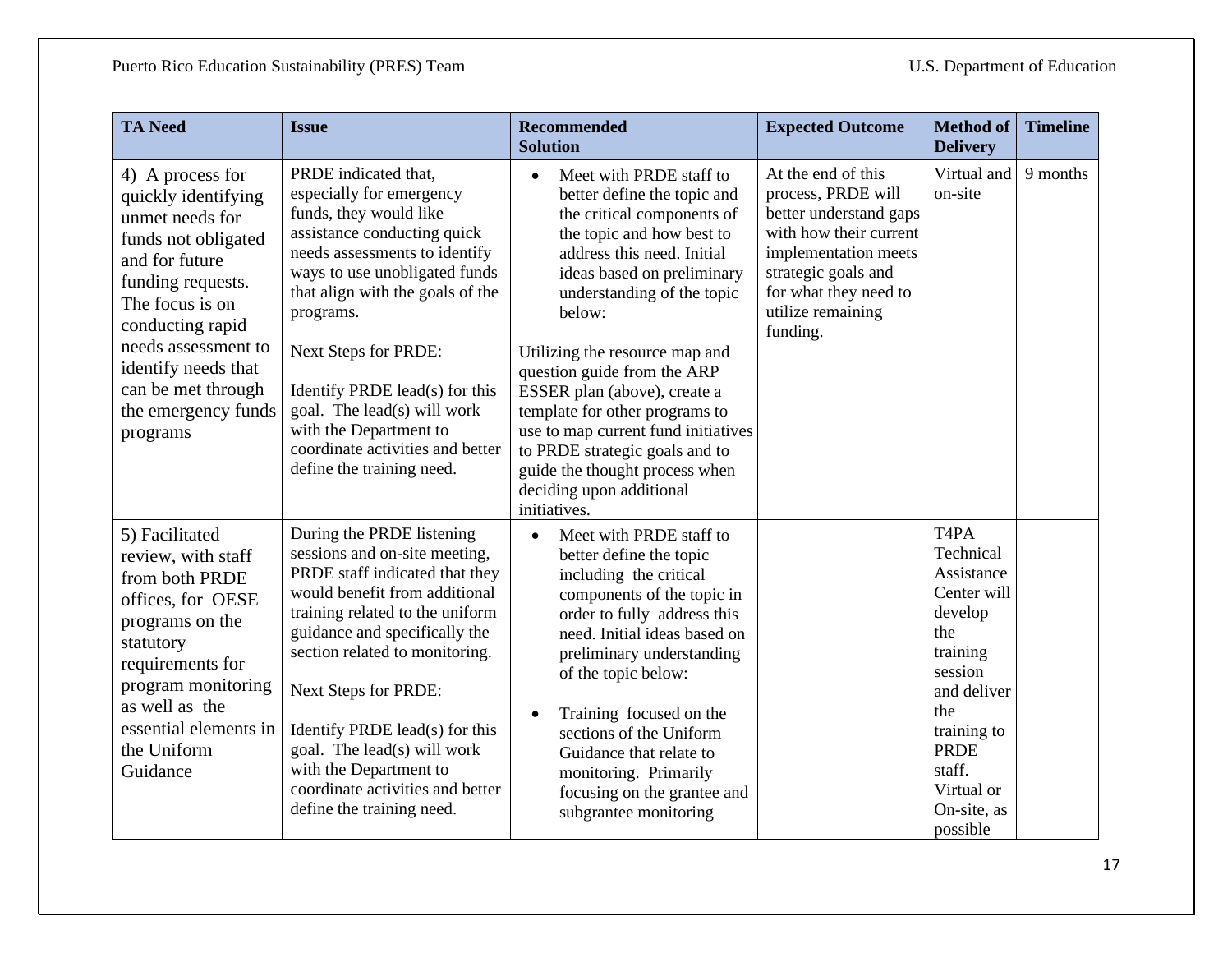| <b>TA Need</b>                         | <b>Issue</b>                                                                                                                                        | <b>Recommended</b><br><b>Solution</b>                                                                                                                                                                                                                                                                                                                                                                                                                                            | <b>Expected Outcome</b>                                                                                                                                                                   | <b>Method of</b><br><b>Delivery</b>                                                                                                                                                                                    | <b>Timeline</b>                                     |
|----------------------------------------|-----------------------------------------------------------------------------------------------------------------------------------------------------|----------------------------------------------------------------------------------------------------------------------------------------------------------------------------------------------------------------------------------------------------------------------------------------------------------------------------------------------------------------------------------------------------------------------------------------------------------------------------------|-------------------------------------------------------------------------------------------------------------------------------------------------------------------------------------------|------------------------------------------------------------------------------------------------------------------------------------------------------------------------------------------------------------------------|-----------------------------------------------------|
|                                        |                                                                                                                                                     | requirements outlined in the<br><b>Uniform Guidance. PRDE</b><br>is interested in gaining a<br>better understanding of how<br>these requirements are<br>applied to a governance<br>structure that is unitary.<br>Identify key documents that<br>relate to the training session<br>to translate.<br>Translate documents into<br>Spanish to increase utilization<br>and understanding amongst<br>PRDE staff of the monitoring<br>requirements outlined in the<br>Uniform Guidance. |                                                                                                                                                                                           | T <sub>4</sub> P <sub>A</sub><br>Technical<br>Assistance<br>Center,<br>along with<br><b>OSSS</b><br>staff, will<br>develop<br>the<br>training<br>session<br>and deliver<br>the<br>training to<br><b>PRDE</b><br>staff. |                                                     |
| 6) Use of Funds<br>(Blending/Braiding) | PRDE needs support in<br>utilizing Federal funds across<br>programs (e.g., use of Title I<br>funds for school-wide<br>activities for ALL students). | Meet with PRDE staff to<br>$\bullet$<br>better define the topic and the<br>critical components of the<br>topic and how best to address<br>this need. Initial ideas based<br>on preliminary understanding<br>of the topic below:<br>In collaboration with OSEP and<br>other ED program offices,<br>develop additional fiscal sessions<br>internally (cross-Department);<br>and at PRDE central, regional,<br>and local levels using a "Train-<br>the-trainer" approach.           | PRDE will become<br>more knowledgeable<br>regarding federal<br>regulations governing<br>how they use funds;<br>fiscal resources and<br>allowable uses of<br>other (OSEP,<br>OCTAE) funds. | Onsite or<br>Virtual<br>Webinars<br>Training<br>Modules<br>(e.g.,<br>OESE &<br>OSEP)                                                                                                                                   | $12 - 18$<br>months<br>for<br>additional<br>modules |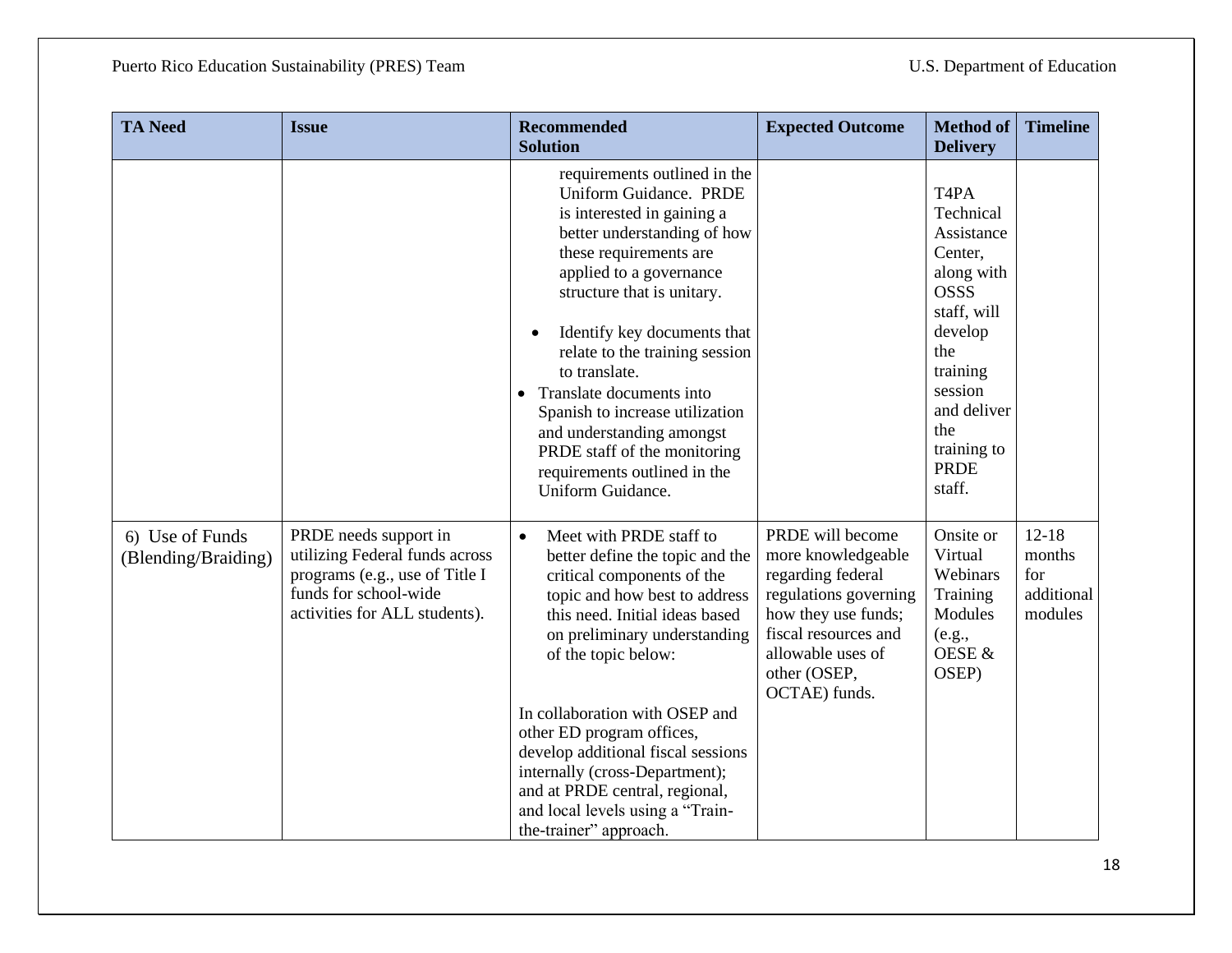Office of Special Education and Rehabilitative Services (OSERS)

### i. Office of Special Education Programs (OSEP)

<span id="page-18-1"></span><span id="page-18-0"></span>

| <b>TA Need</b>                                                                                                                                                                                                                                           | <b>Issue</b>                                                                                                                                                                                                                                                                                                   | <b>Recommended</b>                                                                                                                                                                                                                                                                                                                                                                                                                                                                                                                  | <b>Expected Outcome</b>                                                                                                                                                                                                                                                                                                                                                                                     | <b>Method of</b>                                                                                                                                                                                                                                                                                                                                                                | <b>Timeline</b>                                                                                                                                              |
|----------------------------------------------------------------------------------------------------------------------------------------------------------------------------------------------------------------------------------------------------------|----------------------------------------------------------------------------------------------------------------------------------------------------------------------------------------------------------------------------------------------------------------------------------------------------------------|-------------------------------------------------------------------------------------------------------------------------------------------------------------------------------------------------------------------------------------------------------------------------------------------------------------------------------------------------------------------------------------------------------------------------------------------------------------------------------------------------------------------------------------|-------------------------------------------------------------------------------------------------------------------------------------------------------------------------------------------------------------------------------------------------------------------------------------------------------------------------------------------------------------------------------------------------------------|---------------------------------------------------------------------------------------------------------------------------------------------------------------------------------------------------------------------------------------------------------------------------------------------------------------------------------------------------------------------------------|--------------------------------------------------------------------------------------------------------------------------------------------------------------|
|                                                                                                                                                                                                                                                          |                                                                                                                                                                                                                                                                                                                | <b>Solution</b>                                                                                                                                                                                                                                                                                                                                                                                                                                                                                                                     |                                                                                                                                                                                                                                                                                                                                                                                                             | <b>Delivery/Who</b>                                                                                                                                                                                                                                                                                                                                                             |                                                                                                                                                              |
| Use of Funds<br><b>Uniform Guidance</b><br><b>Blending/Braiding</b><br><b>IDEA</b><br>$\overline{\phantom{a}}$<br><b>ARP</b><br>$\overline{\phantom{a}}$<br>School-wide<br>$\overline{\phantom{a}}$<br>State level funds<br>Other fiscal<br>requirements | PRDE indicated that<br>they would benefit<br>from comprehensive<br>training and guidance<br>on how to properly<br>utilize funds across<br>programs, e.g., use of<br>Title I funds for<br>school-wide activities<br>for ALL students; or<br>use of IDEA funds for<br>Coordinated Early<br>Intervening Services. | In collaboration with<br>the Office of<br>Elementary and<br><b>Secondary Education</b><br>(OESE), Office of<br>Non-Public and<br><b>Private Education</b><br>(ONPE), and other US<br>Department of<br>Education (ED)<br>offices, where<br>possible, develop<br>IDEA 101 fiscal<br>sessions at PRDE<br>central, regional, and<br>local levels using a<br>"Train-the-trainer"<br>approach.<br>Office of Special<br><b>Education Programs</b><br>(OSEP), ONPE (as<br>related to equitable<br>services), and the<br>National Center for | PRDE will become more<br>knowledgeable regarding<br>the allowable use of IDEA<br>funds; fiscal resources and<br>allowable uses of other<br>(Title) funds. By doing so,<br>PRDE will improve<br>educational services for all<br>children, including children<br>with disabilities, which<br>may also reduce the<br>number of children<br>identified as needing<br>special education and<br>related services. | Onsite $-$ OSEP's<br>Fiscal<br>Implementation<br>Team (FIT)<br>Train-the-trainer<br>(NCSI)-fiscal<br>Cross-Ed<br>Departmental<br>collaboration<br>(e.g., OFO,<br>OESE/Comp Center<br>& OSEP)<br>OSEP and ONPE (as<br>related to equitable<br>services) will<br>develop a 3-4-day<br>workshop to train<br>PRDE (All<br>Programs; Central<br>Regional and local<br>levels) on the | <b>July 2022 --</b><br><b>Nov 2023</b><br><b>July 2022</b><br>Workshop<br>Sep 2022<br>Follow-<br>up/evaluation<br>Spring and Fall<br>2023 Evaluate<br>change |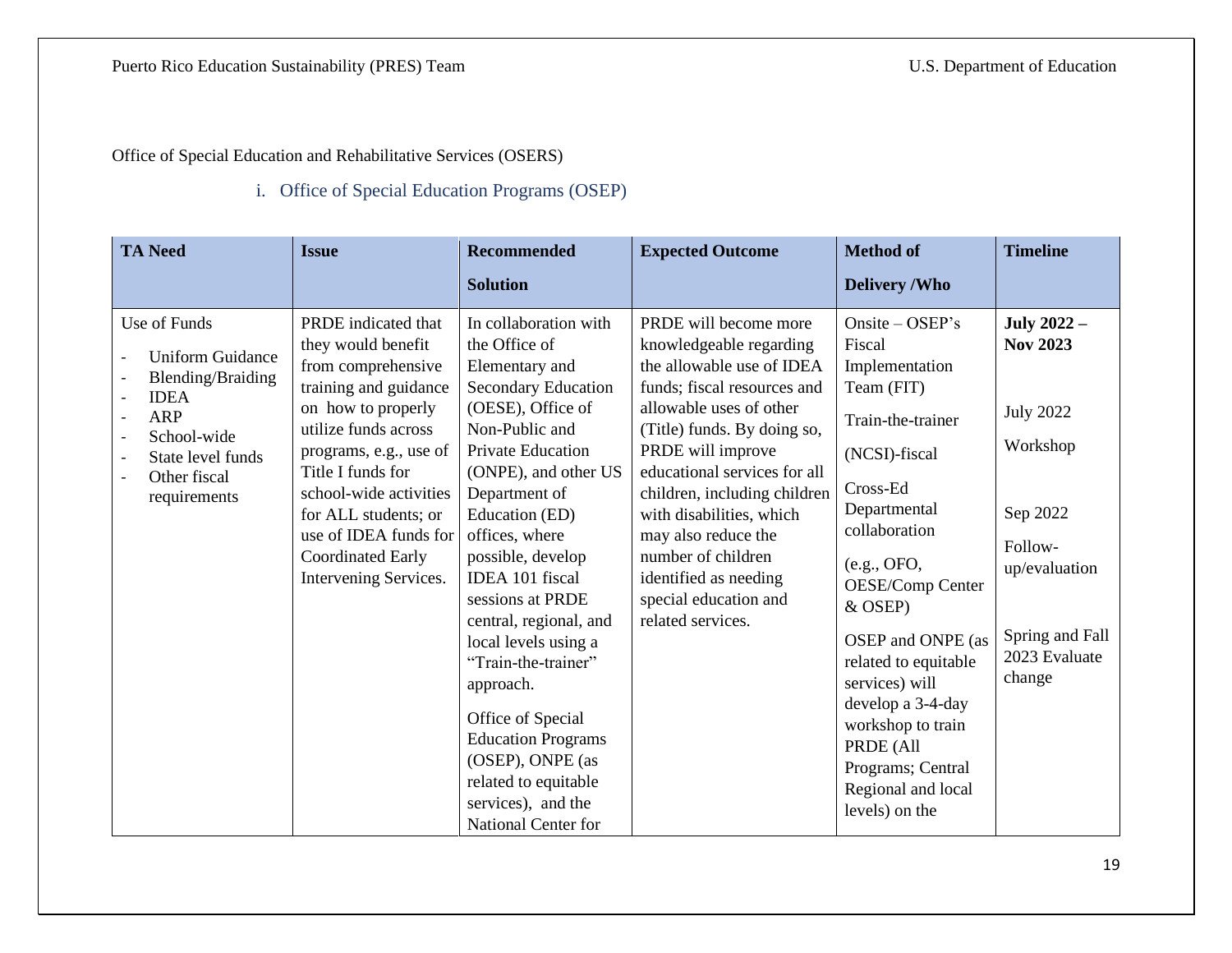| <b>TA Need</b> | <b>Issue</b> | <b>Recommended</b>      | <b>Expected Outcome</b> | <b>Method of</b>        | <b>Timeline</b> |
|----------------|--------------|-------------------------|-------------------------|-------------------------|-----------------|
|                |              | <b>Solution</b>         |                         | <b>Delivery /Who</b>    |                 |
|                |              | Systemic Improvement    |                         | <b>Uniform Guidance</b> |                 |
|                |              | (NCSI) will also work   |                         | and other Federal       |                 |
|                |              | with PRDE to develop    |                         | regulatory              |                 |
|                |              | a detailed plan, based  |                         | requirements relating   |                 |
|                |              | on areas of need, to    |                         | to permissible uses     |                 |
|                |              | identify the            |                         | of Federal (State)      |                 |
|                |              | appropriate TA          |                         | funds. Topics will      |                 |
|                |              | Centers to support the  |                         | include braiding,       |                 |
|                |              | work to improve         |                         | blending and            |                 |
|                |              | services to students    |                         | sequencing funds in     |                 |
|                |              | with disabilities.      |                         | general - across all    |                 |
|                |              | In order to address all |                         | programs, and           |                 |
|                |              | the areas of need,      |                         | program only.           |                 |
|                |              | OSEP, ONPE (as          |                         | OSEP will help          |                 |
|                |              | related to equitable    |                         | PRDE Special ed         |                 |
|                |              | services), and OSEP-    |                         | program identify        |                 |
|                |              | funded TA centers will  |                         | specific areas where    |                 |
|                |              | work with PRDE to       |                         | change could be         |                 |
|                |              | conduct root cause      |                         | implemented and         |                 |
|                |              | analysis, and evaluate  |                         | map a plan for          |                 |
|                |              | data to determine gaps  |                         | implementing the        |                 |
|                |              | in knowledge, student   |                         | change. There will      |                 |
|                |              | identification and the  |                         | be monthly follow-      |                 |
|                |              | provision of            |                         | up and on-site          |                 |
|                |              | appropriate services to |                         | follow-up/              |                 |
|                |              | students with           |                         | evaluation in           |                 |
|                |              | disabilities.           |                         | October 2022.           |                 |
|                |              |                         |                         |                         |                 |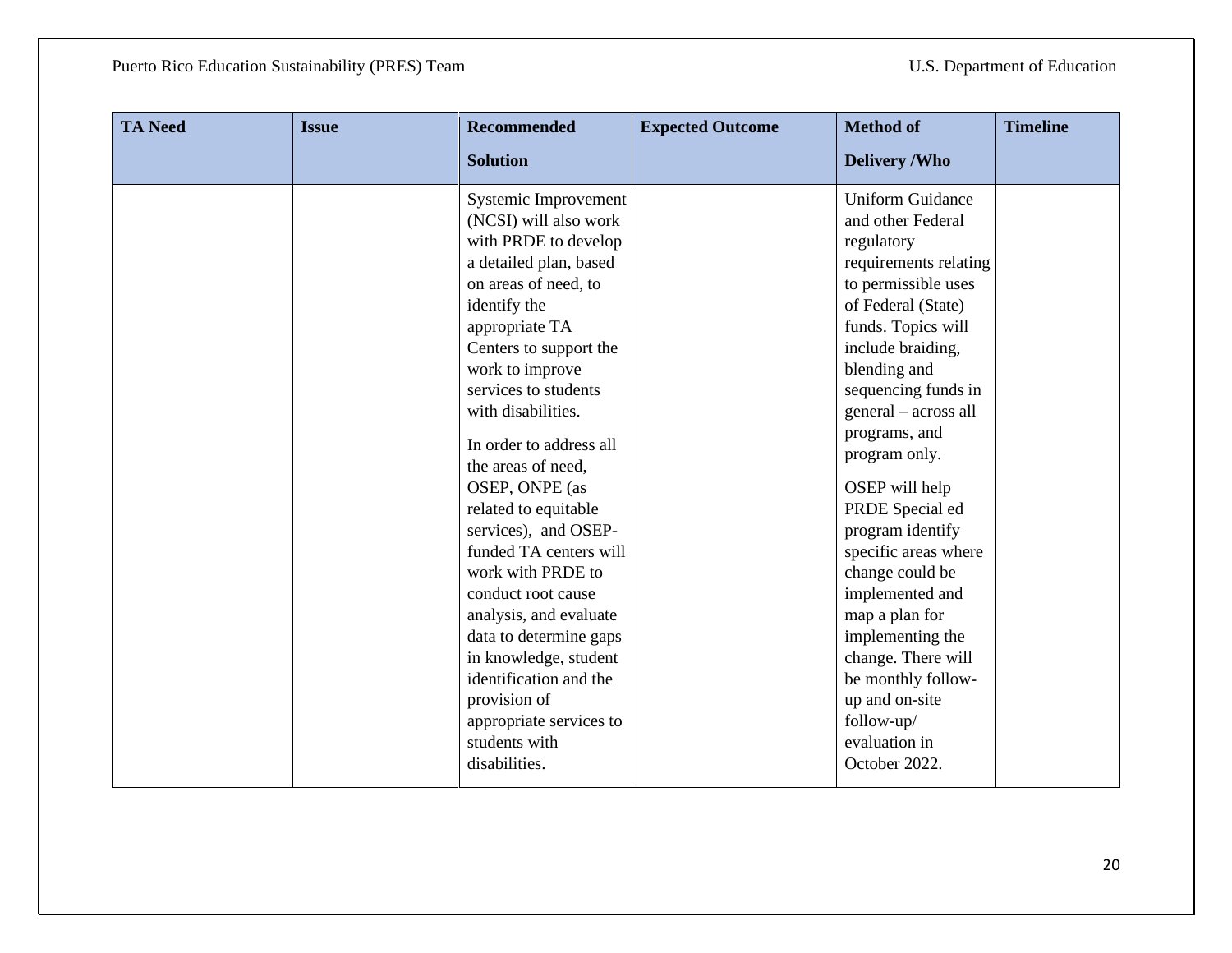| <b>TA Need</b>                                                                                                  | <b>Issue</b>                                                                                                                                                                                                                                                                                                                                                                                                                                                                                                                                                              | <b>Recommended</b>                                                                                                                                                                                         | <b>Expected Outcome</b>                                                                                                                                                                                                                                                                                                                                                 | <b>Method of</b>                                                                                                                                          | <b>Timeline</b>                                                                  |
|-----------------------------------------------------------------------------------------------------------------|---------------------------------------------------------------------------------------------------------------------------------------------------------------------------------------------------------------------------------------------------------------------------------------------------------------------------------------------------------------------------------------------------------------------------------------------------------------------------------------------------------------------------------------------------------------------------|------------------------------------------------------------------------------------------------------------------------------------------------------------------------------------------------------------|-------------------------------------------------------------------------------------------------------------------------------------------------------------------------------------------------------------------------------------------------------------------------------------------------------------------------------------------------------------------------|-----------------------------------------------------------------------------------------------------------------------------------------------------------|----------------------------------------------------------------------------------|
|                                                                                                                 |                                                                                                                                                                                                                                                                                                                                                                                                                                                                                                                                                                           | <b>Solution</b>                                                                                                                                                                                            |                                                                                                                                                                                                                                                                                                                                                                         | <b>Delivery /Who</b>                                                                                                                                      |                                                                                  |
| Training on select<br><b>IDEA</b><br><b>Program Requirements</b><br>at PRDE<br>Central/Regional/Local<br>levels | PRDE indicated the<br>need to strengthen its<br>understanding/<br>knowledge regarding<br>IDEA, general<br>supervision (i.e.,<br>enforcement)<br>requirements, and<br>relationship between<br>Sped and Title I, at all<br>levels (Central,<br>regional and local)<br>Specific areas<br>include:<br>Evaluation<br>Eligibility<br><b>LRE</b><br>Best practices for<br>inclusion<br>Implementation of<br>multi-tiered systems<br>of support (MTSS)<br>through intervention<br>models such as<br>Positive Behavioral<br>Interventions and<br>Supports (PBIS) with<br>fidelity. | OSEP/ONPE//TA<br>Centers develop 101<br><b>IDEA</b> program<br>sessions to be<br>disseminated at PRDE<br>central, regional, local<br>and at the parent levels<br>using a "Train-the-<br>Trainer" approach. | PRDE will become more<br>knowledgeable regarding<br>IDEA 611 and 619<br>programs; and the<br>interaction with other ED<br>programs. PRDE will also<br>attain better<br>oversight/enforcement of<br>local programs to achieve<br>improved results for<br>students with disabilities,<br>thus reducing the number<br>of students found eligible<br>for special education. | Onsite<br>Coordination with<br>OSEP, National<br>Center for Systemic<br>Improvement<br>(NCSI) and other<br>OSEP-funded TA<br>Centers (and COMP<br>Center) | <b>July 2022</b><br>Implementation<br>timeline:<br>October $2022 -$<br>Fall 2023 |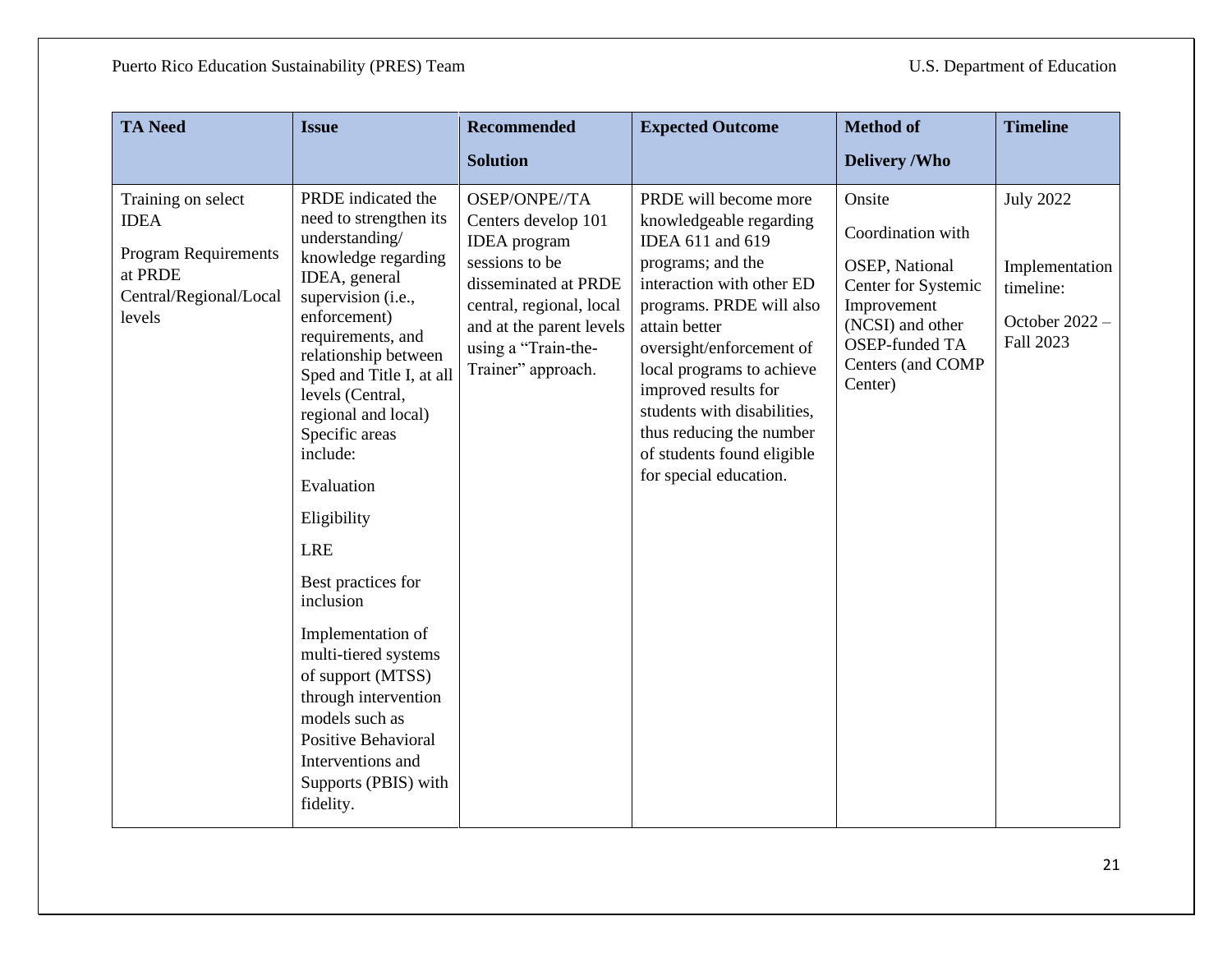| <b>TA Need</b>                                                                                     | <b>Issue</b>                                                                                                                                                                                                                                                                                                                                                                  | <b>Recommended</b>                                                                                                                                                                                                                                                                            | <b>Expected Outcome</b>                                                                                                                                                                                                | <b>Method of</b>                                                                                                                                                                                                                                        | <b>Timeline</b>              |
|----------------------------------------------------------------------------------------------------|-------------------------------------------------------------------------------------------------------------------------------------------------------------------------------------------------------------------------------------------------------------------------------------------------------------------------------------------------------------------------------|-----------------------------------------------------------------------------------------------------------------------------------------------------------------------------------------------------------------------------------------------------------------------------------------------|------------------------------------------------------------------------------------------------------------------------------------------------------------------------------------------------------------------------|---------------------------------------------------------------------------------------------------------------------------------------------------------------------------------------------------------------------------------------------------------|------------------------------|
|                                                                                                    |                                                                                                                                                                                                                                                                                                                                                                               | <b>Solution</b>                                                                                                                                                                                                                                                                               |                                                                                                                                                                                                                        | <b>Delivery /Who</b>                                                                                                                                                                                                                                    |                              |
| Timely<br>Equipment/Assistive<br><b>Technology Purchases</b>                                       | PRDE indicated that<br>challenges in the<br>procurement process;<br>intervention of the<br>TPFA; and shipment<br>interruptions due to<br>COVID-19, have<br>increased the delay<br>to access equipment<br>and Assistive<br>Technology (AT),<br>which is a component<br>of PRDE's grant<br>award specific<br>condition regarding<br>timely delivery of<br>assistive technology. | In coordination with<br>OFO, OSEP will work<br>with PRDE to identify<br>and mitigate<br>challenges that address<br>the timely delivery of<br>assistive technology<br>equipment.                                                                                                               | Students will have access<br>to a free appropriate public<br>education (FAPE) in a<br>timely manner and<br>improved outcomes; PRDE<br>will be released from<br>specific condition related to<br>timely delivery of AT. | Onsite<br>ED-OSEP (Lynne<br>Fairfax)/OF0<br>coordinate with<br>PRDE to implement<br>a root cause analysis,<br>review data, and<br>determine best<br>approach to<br>resolving the issue.                                                                 | July 2022-<br>October 2022   |
| <b>Parent Public Relations</b><br>Campaign (Related<br>Services; placement vs<br>location/culture) | Parents indicated that<br>they would like to<br>learn more about<br>related special<br>education services.<br>They also indicated<br>that the closure of<br>schools because of<br>structural damages<br>has created concerns<br>regarding the actual<br>placement of students                                                                                                 | Assist PRDE in<br>identifying and<br>coordinating<br>TA/resources for<br>public relations<br>campaign to parents to<br>train, inform, empower<br>parents; support PRDE<br>with fostering relations<br>with parents, families,<br>and communities<br>around IDEA; and<br>identify/mitigate the | Parents will become more<br>knowledgeable about IDEA<br>and its requirements.<br>Parents will then begin to<br>place more focus on<br>academics and use related<br>services for intended<br>purposes.                  | Onsite<br>Coordination with<br>PRDE (Webinars,<br>Parent conferences,<br>public promotions<br>and awareness, etc.),<br>OSEP, ONPE (as<br>related to equitable<br>services), Puerto<br>Rico's OSEP-funded<br>parent training and<br>technical assistance | April 2022 -<br>October 2022 |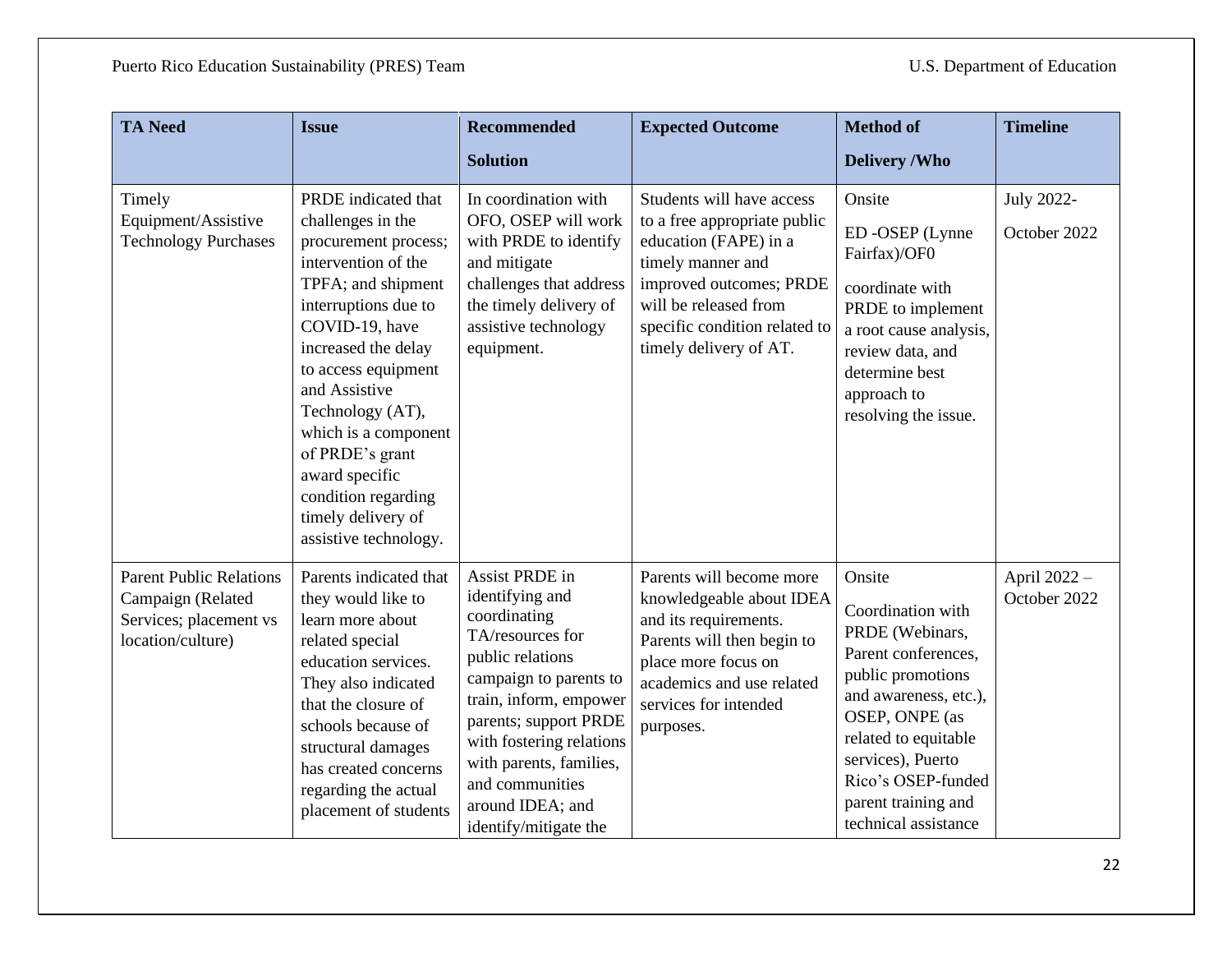| <b>TA Need</b>    | <b>Issue</b>                                                                                                                                                            | <b>Recommended</b>                                                                                                                                                                                                                                                        | <b>Expected Outcome</b>                                                                                                          | <b>Method of</b>                                                                                                                                                                                                                                                                                                                       | <b>Timeline</b>             |
|-------------------|-------------------------------------------------------------------------------------------------------------------------------------------------------------------------|---------------------------------------------------------------------------------------------------------------------------------------------------------------------------------------------------------------------------------------------------------------------------|----------------------------------------------------------------------------------------------------------------------------------|----------------------------------------------------------------------------------------------------------------------------------------------------------------------------------------------------------------------------------------------------------------------------------------------------------------------------------------|-----------------------------|
|                   |                                                                                                                                                                         | <b>Solution</b>                                                                                                                                                                                                                                                           |                                                                                                                                  | <b>Delivery /Who</b>                                                                                                                                                                                                                                                                                                                   |                             |
|                   | with disabilities in<br>special education vs.<br>the location in which<br>the education/related<br>services take place.                                                 | impacts of the Rosa<br>Lydia Valez consent<br>decree on reducing the<br>number of students<br>identified as needing<br>special ed and related<br>services.                                                                                                                |                                                                                                                                  | center (APNI),<br>National Center for<br>Systemic<br>Improvement<br>(NCSI), IDEA Part<br>C Infants and<br><b>Toddlers Program</b><br>managed by the<br>Puerto Rico<br>Department of<br>Health; and the<br><b>OSEP-funded Early</b><br>Childhood Technical<br>Assistance center<br>(ECTA)<br>ONPE (as related to<br>equitable services) |                             |
| Data & Evaluation | PRDE indicated the<br>need to enhance staff<br>knowledge regarding<br>data utilization and<br>effectiveness to<br>inform, evaluate<br>outcomes, and<br>achieve results. | Assist PRDE in<br>facilitating work<br>across program offices<br>and identifying<br>resources through<br><b>OSEP-funded TA</b><br>providers such as the<br>National Center for<br>Systemic Improvement<br>(NCSI) and IDEA<br>Data Center (IDC) to<br>improve use of data. | PRDE will enhance the use<br>of data to make better<br>decisions regarding the<br>implementation of IDEA<br>and improve results. | Onsite<br>Coordination with<br>PRDE, OSEP,<br>ONPE (as related to<br>equitable<br>services), IDEA Data<br>Center (IDC) TA<br>and National Center<br>for Systemic<br>Improvement<br>(NCSI).                                                                                                                                             | Spring 2023-<br>Spring 2024 |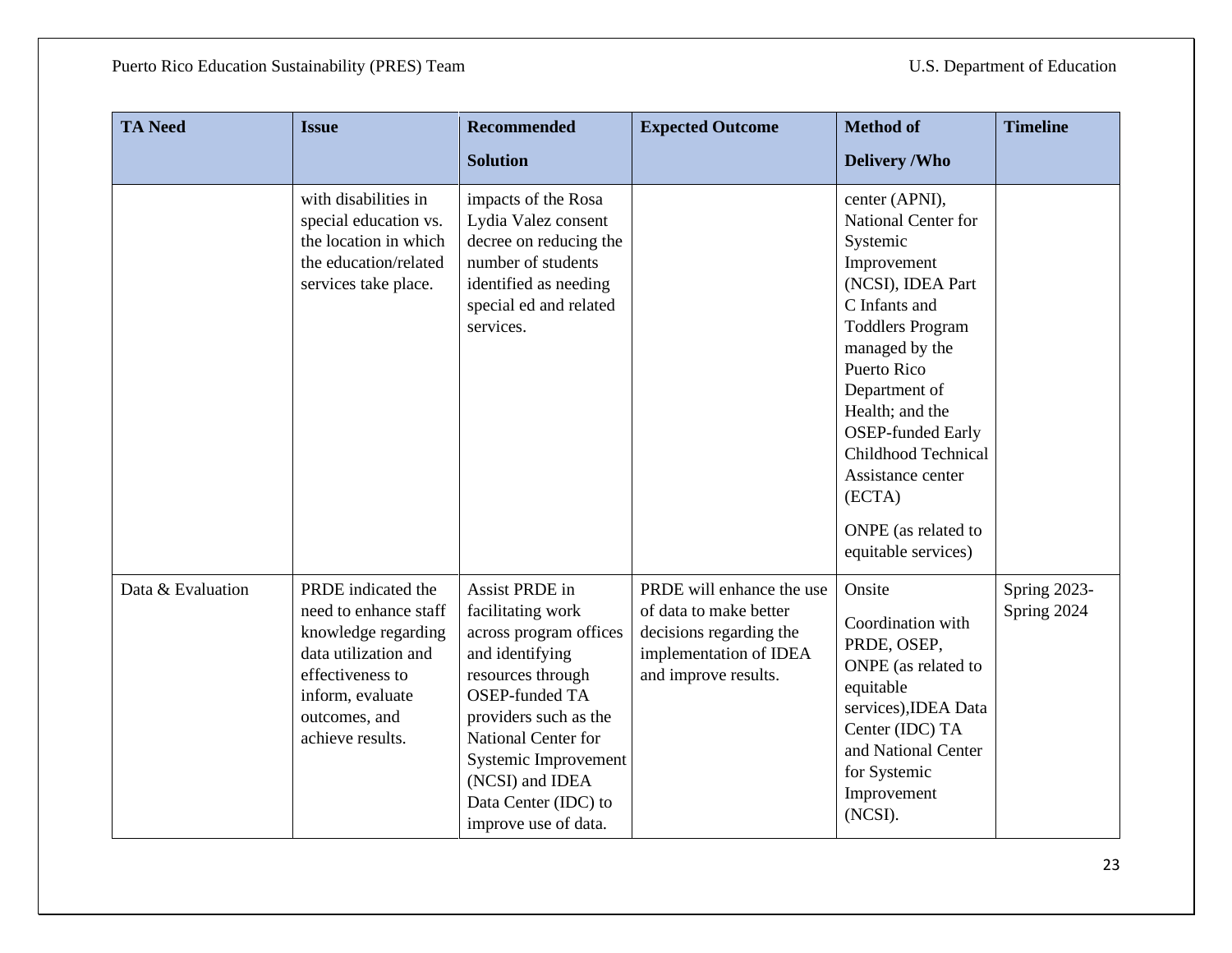| <b>TA Need</b>     | <b>Issue</b>                                                                                                                                                                                              | <b>Recommended</b><br><b>Solution</b>                                                                                                       | <b>Expected Outcome</b>                                                                                       | <b>Method of</b><br><b>Delivery /Who</b>                                                                                                                                                                         | <b>Timeline</b>             |
|--------------------|-----------------------------------------------------------------------------------------------------------------------------------------------------------------------------------------------------------|---------------------------------------------------------------------------------------------------------------------------------------------|---------------------------------------------------------------------------------------------------------------|------------------------------------------------------------------------------------------------------------------------------------------------------------------------------------------------------------------|-----------------------------|
|                    |                                                                                                                                                                                                           | PRDE may also<br>consider collaborating<br>with other States to<br>learn from those<br>States.                                              |                                                                                                               |                                                                                                                                                                                                                  |                             |
| Graduation/Dropout | PRDE indicated the<br>need to identify<br>resources and receive<br>guidance to address<br>the low graduation<br>and high dropout<br>rates of students with<br>disabilities, especially<br>since COVID-19. | Assist PRDE in<br>facilitating work<br>across program offices<br>and identifying<br>resources through<br>technical assistance<br>providers. | Special ed graduation and<br>dropout rates will improve<br>as will results for students<br>with disabilities. | Onsite<br>Coordination with<br>OSEP and OSEP-<br>funded technical<br>assistance centers<br>such as the National<br><b>Technical Assistance</b><br>Center on Transition<br>(NTACT) and<br>Comprehensive<br>Center | Spring 2023-<br>Spring 2024 |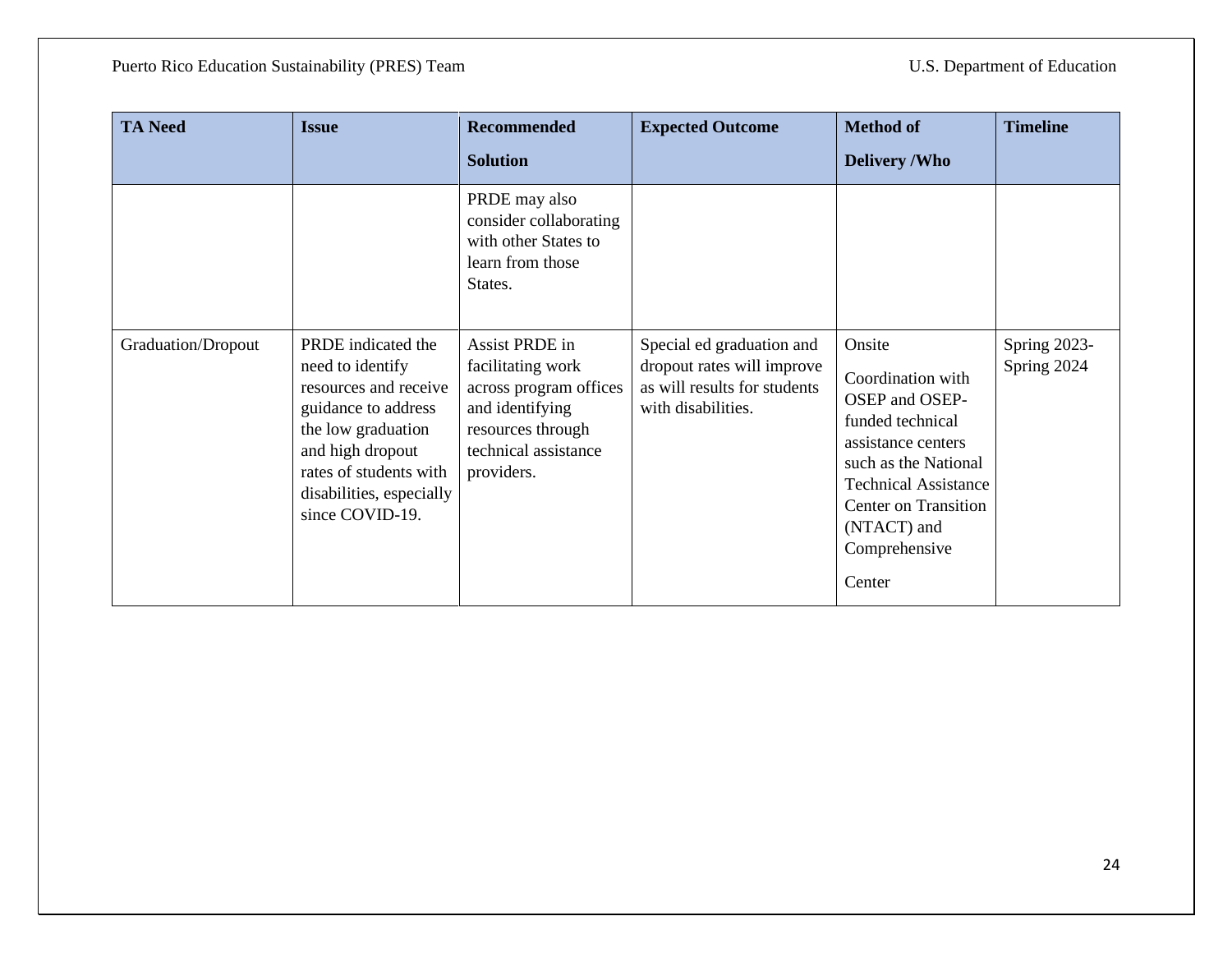### b. Office of Career, Technical and Adult Education (OCTAE)

i. Division of Academic and Technical Education

<span id="page-24-1"></span><span id="page-24-0"></span>

| <b>TA</b> Area                                    | <b>Issue</b>                                                                                                        | <b>Recommended</b>                                                                                                         | <b>Expected</b>                                                                                                                                                    | <b>Method of</b>                                                      | <b>Person</b>                 | <b>Timeline</b>                   |
|---------------------------------------------------|---------------------------------------------------------------------------------------------------------------------|----------------------------------------------------------------------------------------------------------------------------|--------------------------------------------------------------------------------------------------------------------------------------------------------------------|-----------------------------------------------------------------------|-------------------------------|-----------------------------------|
|                                                   |                                                                                                                     | <b>Solution</b>                                                                                                            | <b>Outcome</b>                                                                                                                                                     | <b>Delivery</b>                                                       | <b>Providing</b>              |                                   |
| Consolidated<br><b>Annual Reporting</b>           | Challenges with<br>the collection,<br>validation and<br>reporting of student<br>enrollment and<br>performance data. | Continued<br>support on how<br>to collect,<br>validate and<br>report the data.                                             | PRDE will<br>have<br>completed all<br>the reporting<br>requirements<br>for the Perkins<br><b>Annual Report</b>                                                     | Virtual meetings<br>and ongoing email<br>communication in<br>Spanish. | <b>TA</b><br>José<br>Figueroa | <b>Nov 2021</b><br>-March<br>2022 |
| Student<br>Performance<br><b>Measures</b>         | Challenges with<br>understanding the<br>new Perkins V<br>Performance<br>measures                                    | Provide<br>documentation<br>and ongoing<br>technical support<br>in Spanish<br>explaining the<br>new Perkins V<br>measures. | PRDE will<br>accurately<br>collect and<br>report on all<br>Perkins V<br>performance<br>measures in<br>their annual<br>report on<br>January -<br><b>March 2022.</b> | Virtual meetings<br>and ongoing email<br>communication in<br>Spanish. | José<br>Figueroa              | $Feb -$<br>April,<br>2022         |
| <b>State Plan</b><br>Requirements                 | Challenges with<br>understanding the<br>new Perkins V<br>Performance<br>measures                                    | Provide<br>documentation<br>and ongoing<br>technical support<br>in Spanish<br>explaining the<br>new Perkins V<br>measures. | PRDE will<br>accurately<br>complete and<br>submit a new<br>Perkins V<br>State plan in<br>May of 2022                                                               | Virtual meetings<br>and emails in<br>Spanish                          | José<br>Figueroa              | $March-$<br>May, 2022             |
| Comprehensive<br><b>Local Needs</b><br>Assessment | Challenges<br>implementing the<br>local                                                                             | Continued<br>support and<br>follow-up the                                                                                  | PRDE will<br>develop a<br>comprehensive                                                                                                                            | Virtual meetings<br>and ongoing email                                 | Jose<br>Figueroa              | $March-$<br>June 2022             |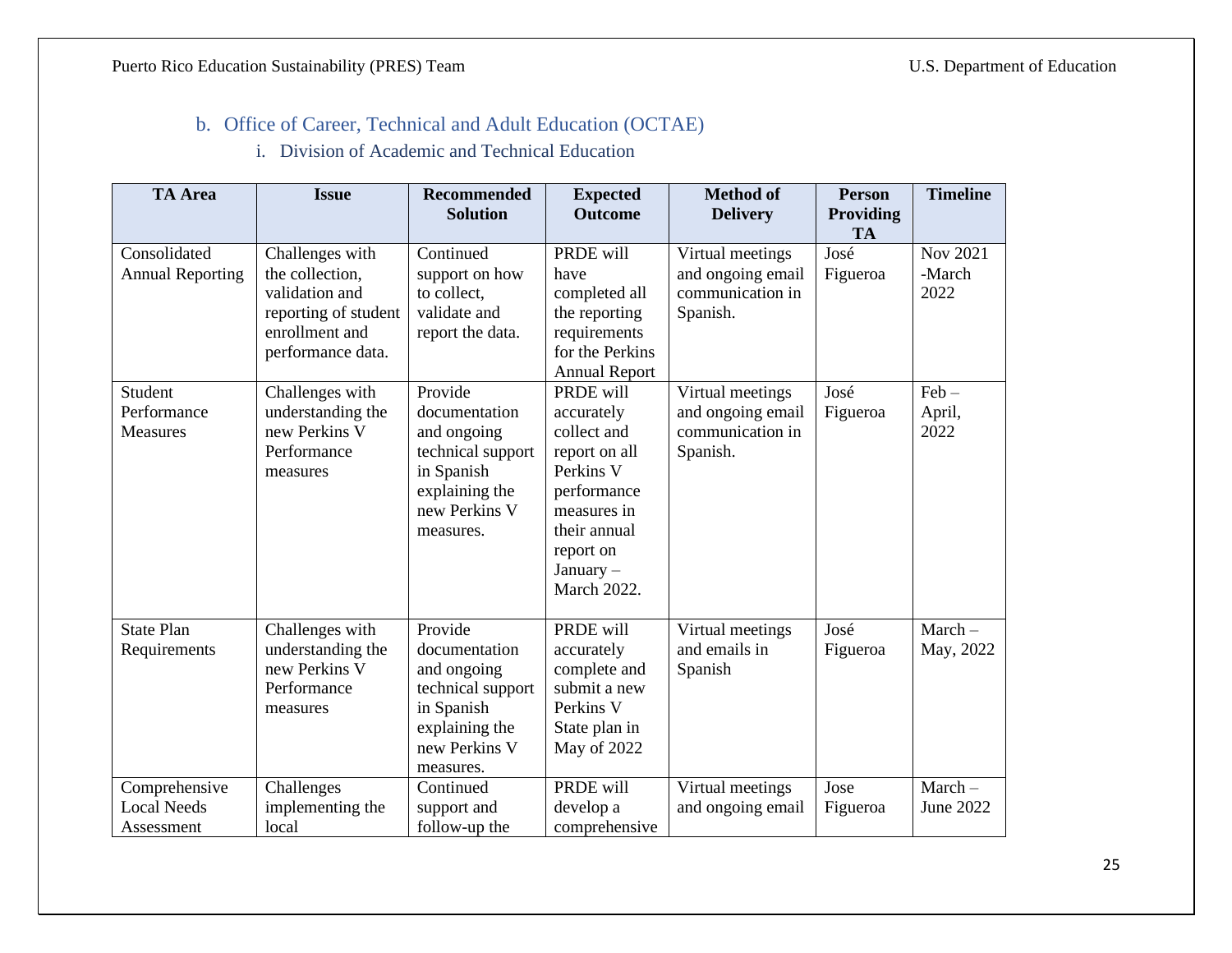| <b>TA</b> Area                                                                             | <b>Issue</b>                                                                                                                                              | <b>Recommended</b><br><b>Solution</b>                                                                                                               | <b>Expected</b><br><b>Outcome</b>                                                                                                                                                                                                | <b>Method of</b><br><b>Delivery</b>                                   | <b>Person</b><br>Providing<br><b>TA</b> | <b>Timeline</b>      |
|--------------------------------------------------------------------------------------------|-----------------------------------------------------------------------------------------------------------------------------------------------------------|-----------------------------------------------------------------------------------------------------------------------------------------------------|----------------------------------------------------------------------------------------------------------------------------------------------------------------------------------------------------------------------------------|-----------------------------------------------------------------------|-----------------------------------------|----------------------|
|                                                                                            | comprehensive<br>needs assessment.<br>Challenges<br>creating a system<br>wide (unitary)<br>needs assessment<br>tool for Perkins V                         | PRDE's<br>development of<br>its<br>comprehensive<br>local and<br>systemic needs<br>assessment.                                                      | local and<br>systematic<br>needs<br>assessment<br>tool to inform<br>the<br>implementatio<br>n of its Perkins<br>V programs.                                                                                                      | communication in<br>Spanish.                                          |                                         |                      |
| Local<br>Applications                                                                      | Challenges<br>maintaining<br>individual Perkins<br>V local<br>applications within<br>a unitary system.                                                    | Continued<br>support for and<br>follow-up on<br>PRDE's<br>development of<br>its local and<br>systemic local<br>application<br>process and<br>tools. | PRDE will<br>develop a local<br>and systemic<br>funding<br>application<br>mechanism<br>that captures<br>local and<br>systemic<br>programmatic<br>and fiscal<br>needs and<br>progress of its<br>Perkins <sub>V</sub><br>programs. | Virtual meetings<br>and ongoing email<br>communication in<br>Spanish. | Jose<br>Figueroa                        | $Feb - June$<br>2022 |
| Correctional<br>Education and<br><b>Adult Education</b><br>within Perkins V<br>Initiatives | Challenges of how<br>to integrate their<br>correctional and<br>adult education<br>programs into<br>existing and newly<br>developed Perkins<br>V programs. | Continued<br>support for and<br>follow-up on<br>PRDE's<br>development of<br>an integrated<br>correctional and<br>adult education<br>program that    | PRDE will<br>develop an<br>integration<br>model that<br>allows<br>correctional<br>and adult<br>education<br>students to                                                                                                          | Virtual meetings<br>and ongoing email<br>communication in<br>Spanish. | Jose<br>Figueroa                        | $May -$<br>June 2022 |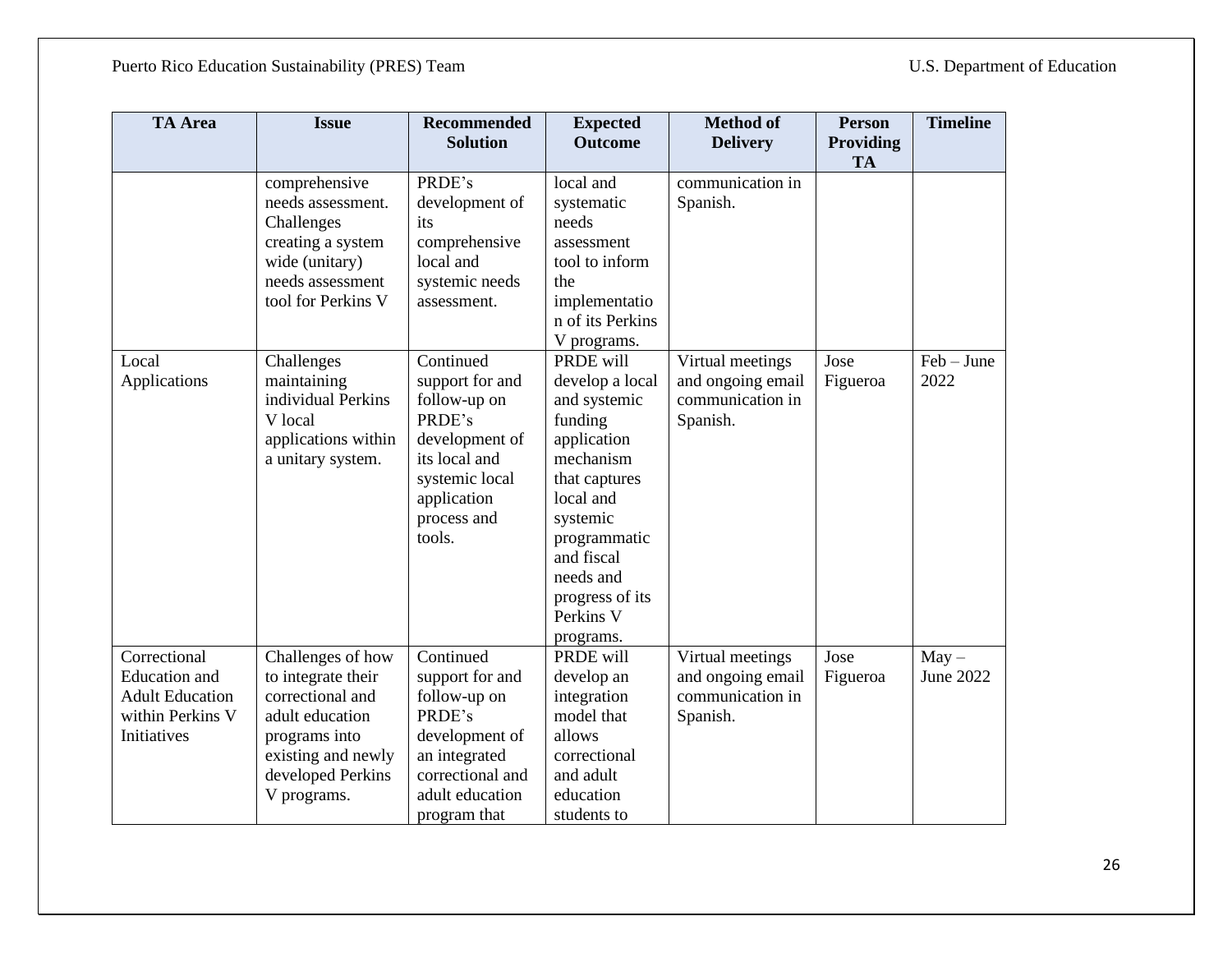| <b>TA</b> Area   | <b>Issue</b>                        | <b>Recommended</b>                   | <b>Expected</b>                | <b>Method of</b>                      | <b>Person</b> | <b>Timeline</b>      |
|------------------|-------------------------------------|--------------------------------------|--------------------------------|---------------------------------------|---------------|----------------------|
|                  |                                     | <b>Solution</b>                      | <b>Outcome</b>                 | <b>Delivery</b>                       | Providing     |                      |
|                  |                                     |                                      |                                |                                       | <b>TA</b>     |                      |
|                  |                                     | links to existing<br>and new Perkins | seamlessly                     |                                       |               |                      |
|                  |                                     | V Career                             | integrate into a<br>career and |                                       |               |                      |
|                  |                                     | pathways.                            | technical                      |                                       |               |                      |
|                  |                                     |                                      | education                      |                                       |               |                      |
|                  |                                     |                                      | program.                       |                                       |               |                      |
| Establishing     | Challenges of how                   | Continued                            | PRDE will                      | Virtual meetings                      | Jose          | April-               |
| evening career   | to establish and                    | support for and                      | establish                      | and ongoing email                     | Figueroa      | June 2022            |
| and technical    | fund evening                        | follow-up on                         | evening career                 | communication in                      |               |                      |
| courses          | career and                          | PRDE's                               | and technical                  | Spanish.                              |               |                      |
|                  | technical education                 | development of                       | education                      |                                       |               |                      |
|                  | programs in local                   | evening career                       | programs in                    |                                       |               |                      |
|                  | career and                          | and technical                        | local schools                  |                                       |               |                      |
|                  | technical education                 | education                            | for                            |                                       |               |                      |
|                  | schools.                            | courses at local                     | nontraditional,                |                                       |               |                      |
|                  |                                     | career and                           | working                        |                                       |               |                      |
|                  |                                     | technical                            | students.                      |                                       |               |                      |
|                  |                                     | education high                       |                                |                                       |               |                      |
|                  |                                     | schools.<br>Continued                | PRDE will                      |                                       | Jose          |                      |
| Data analytics   | Challenges with<br>data collection, | support for and                      | improve the                    | Virtual meetings<br>and ongoing email | Figueroa      | $Jan - June$<br>2022 |
|                  | validation, and                     | follow-up with                       | collection.                    | communication in                      |               |                      |
|                  | analysis.                           | data analysis                        | validation and                 | Spanish.                              |               |                      |
|                  |                                     | strategies.                          | analysis of                    |                                       |               |                      |
|                  |                                     |                                      | their Perkins                  |                                       |               |                      |
|                  |                                     |                                      | programmatic                   |                                       |               |                      |
|                  |                                     |                                      | and fiscal data.               |                                       |               |                      |
| Establishment of | Challenges of how                   | Continued                            | PRDE will                      | Virtual meetings                      | Jose          | $March-$             |
| dual and         | to establish dual                   | support for                          | develop and                    | and ongoing email                     | Figueroa      | June 2022            |
| concurrent       | concurrent                          | PRDE's efforts                       | implement at                   | communication in                      |               |                      |
| enrollment       | enrollment                          | to establish dual                    | least one dual                 | Spanish.                              |               |                      |
| programs         | programs that are                   | concurrent                           | concurrent                     |                                       |               |                      |
|                  | aligned with                        | enrollment                           | Perkins V                      |                                       |               |                      |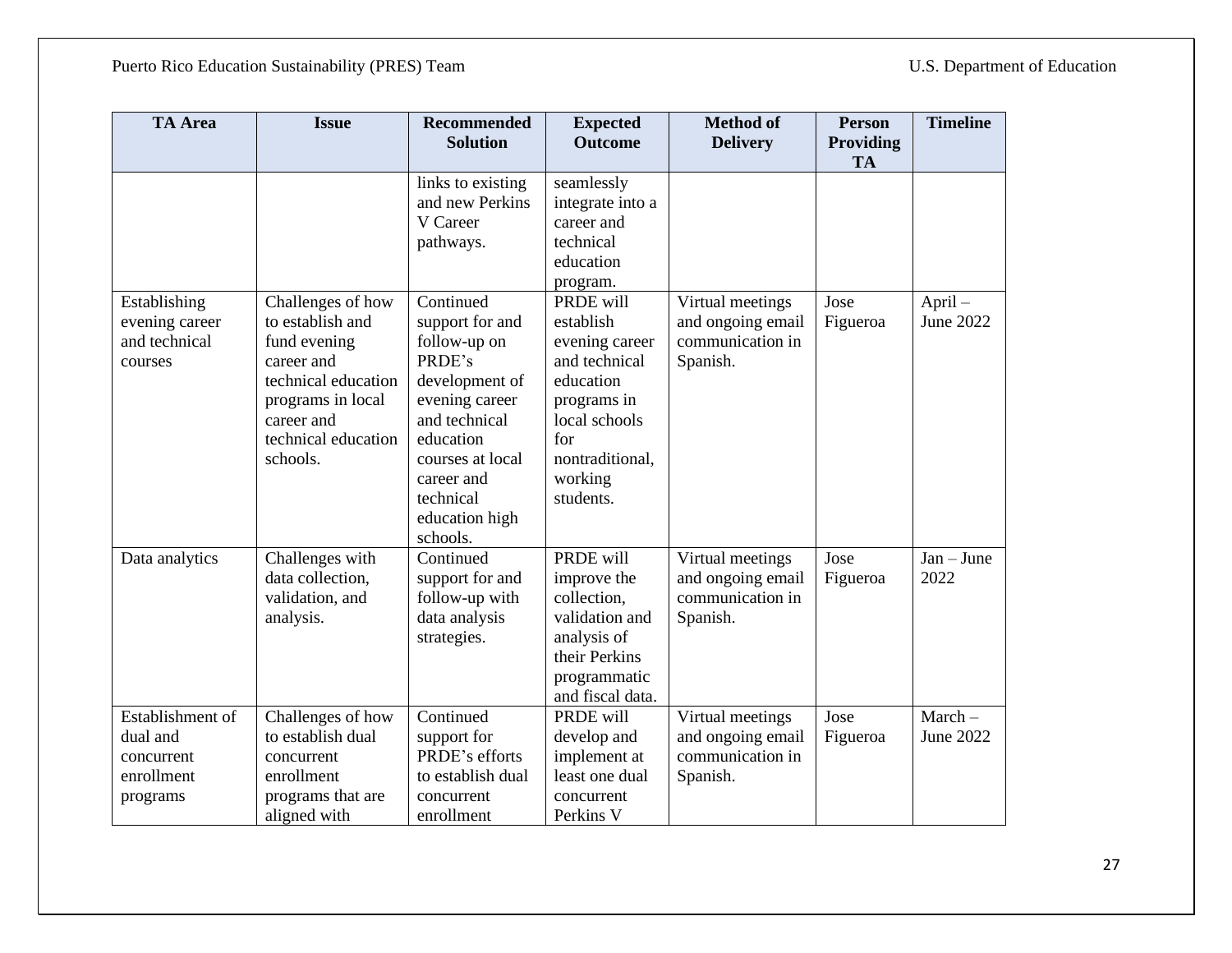| <b>TA</b> Area                                                            | <b>Issue</b>                                                                                                                               | <b>Recommended</b><br><b>Solution</b>                                                                                                                                                                | <b>Expected</b><br><b>Outcome</b>                                                                                                                                                    | <b>Method of</b><br><b>Delivery</b>                                   | <b>Person</b><br>Providing<br><b>TA</b> | <b>Timeline</b>       |
|---------------------------------------------------------------------------|--------------------------------------------------------------------------------------------------------------------------------------------|------------------------------------------------------------------------------------------------------------------------------------------------------------------------------------------------------|--------------------------------------------------------------------------------------------------------------------------------------------------------------------------------------|-----------------------------------------------------------------------|-----------------------------------------|-----------------------|
|                                                                           | industry needs and<br>standards.                                                                                                           | programs of<br>study.                                                                                                                                                                                | enrollment<br>program.                                                                                                                                                               |                                                                       |                                         |                       |
| Establishment of<br>vertical and<br>horizontal<br>education<br>agreements | Challenges on how<br>to establish<br>secondary to<br>postsecondary and<br>postsecondary to<br>postsecondary<br>articulation<br>agreements. | Continued<br>support for<br>PRDE's<br>development of<br>secondary to<br>postsecondary<br>articulation<br>agreements and<br>the expansion of<br>their career<br>pathways and<br>programs of<br>study. | PRDE will<br>develop and<br>implement at<br>least one<br>vertical<br>articulation<br>and one<br>horizontal<br>articulation.                                                          | Virtual meetings<br>and ongoing email<br>communication in<br>Spanish. | Jose<br>Figueroa                        | $March-$<br>June 2022 |
| Sub-grantee<br>monitoring<br>process                                      | Challenges with<br>the development of<br>a Perkins V<br>monitoring tool<br>and protocols.                                                  | Continued<br>support for<br>PRDE's<br>development of<br>their fiscal and<br>programmatic<br>sub-recipient<br>monitoring<br>protocols and<br>instruments.                                             | PRDE will<br>develop a<br>Perkins V<br>monitoring<br>guide and tools<br>to assist in the<br>oversight of<br>their Perkins<br>funded<br>secondary and<br>postsecondary<br>recipients. | Virtual meetings<br>and ongoing email<br>communication in<br>Spanish. | Jose<br>Figueroa,<br>Andrew<br>Johnson  | $May -$<br>June 2022  |
| 2CFR and<br>Permissible Costs<br>under Perkins V                          | Challenges<br>understanding the<br>complexities of<br>applicable Federal<br>regulatory                                                     | Continued<br>support for<br>training<br>opportunities and<br>providing                                                                                                                               | PRDE will be<br>able to<br>successfully<br>implement<br>applicable                                                                                                                   | Virtual meetings<br>and ongoing email<br>communication in<br>Spanish. | Andrew<br>Johnson                       | $Feb - June$<br>2022  |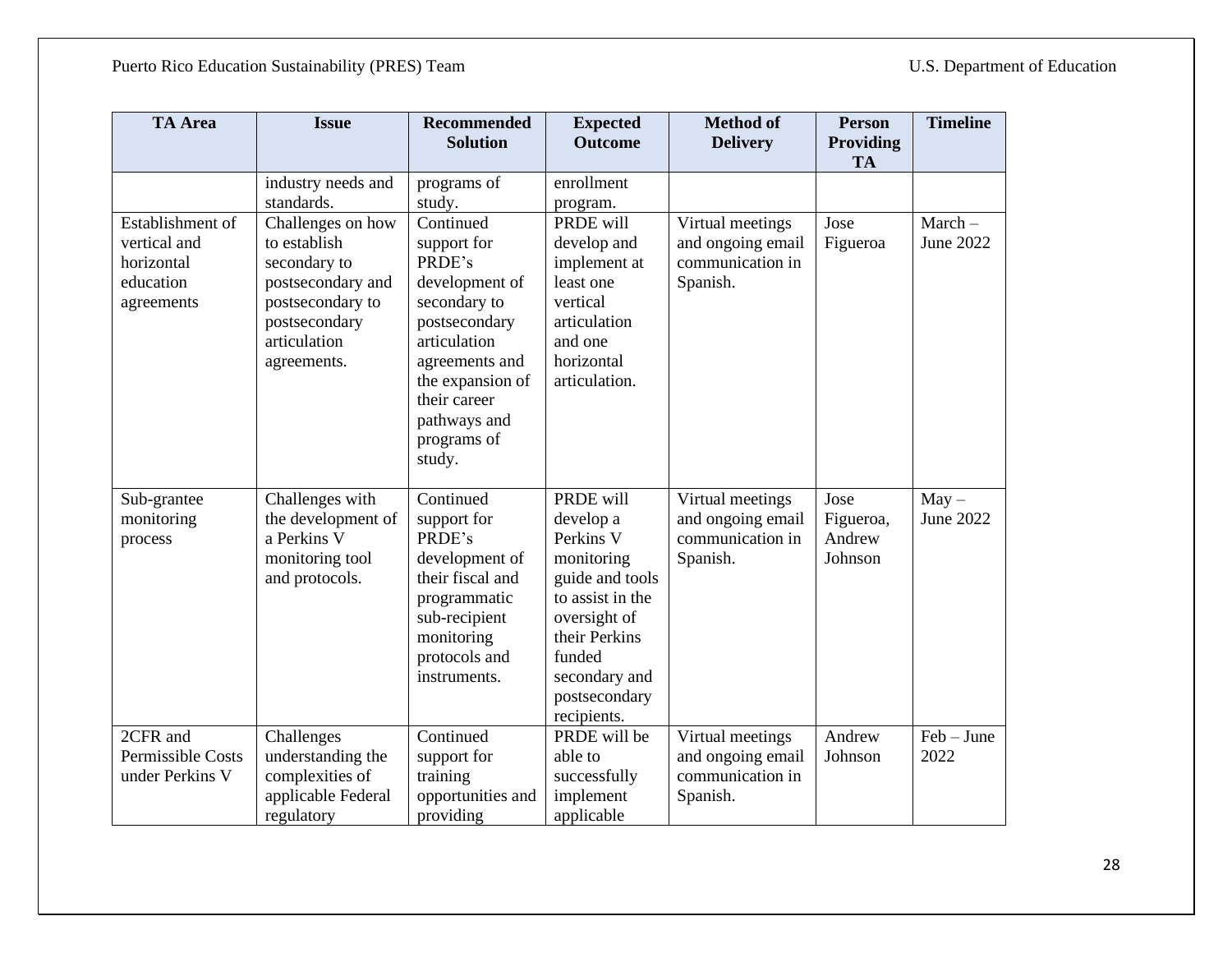| <b>TA Area</b> | Issue                                                  | Recommended<br><b>Solution</b>                 | <b>Expected</b><br><b>Outcome</b>                                                                  | <b>Method of</b><br><b>Delivery</b> | <b>Person</b><br>Providing<br><b>TA</b> | <b>Timeline</b> |
|----------------|--------------------------------------------------------|------------------------------------------------|----------------------------------------------------------------------------------------------------|-------------------------------------|-----------------------------------------|-----------------|
|                | requirements in 2<br>CFR and the<br>Perkins's statute. | ongoing<br>technical<br>assistance<br>(Q& As). | Federal<br>regulatory<br>requirements<br>$(in 2 CFR)$ and<br>Perkins<br>statutory<br>requirements. |                                     |                                         |                 |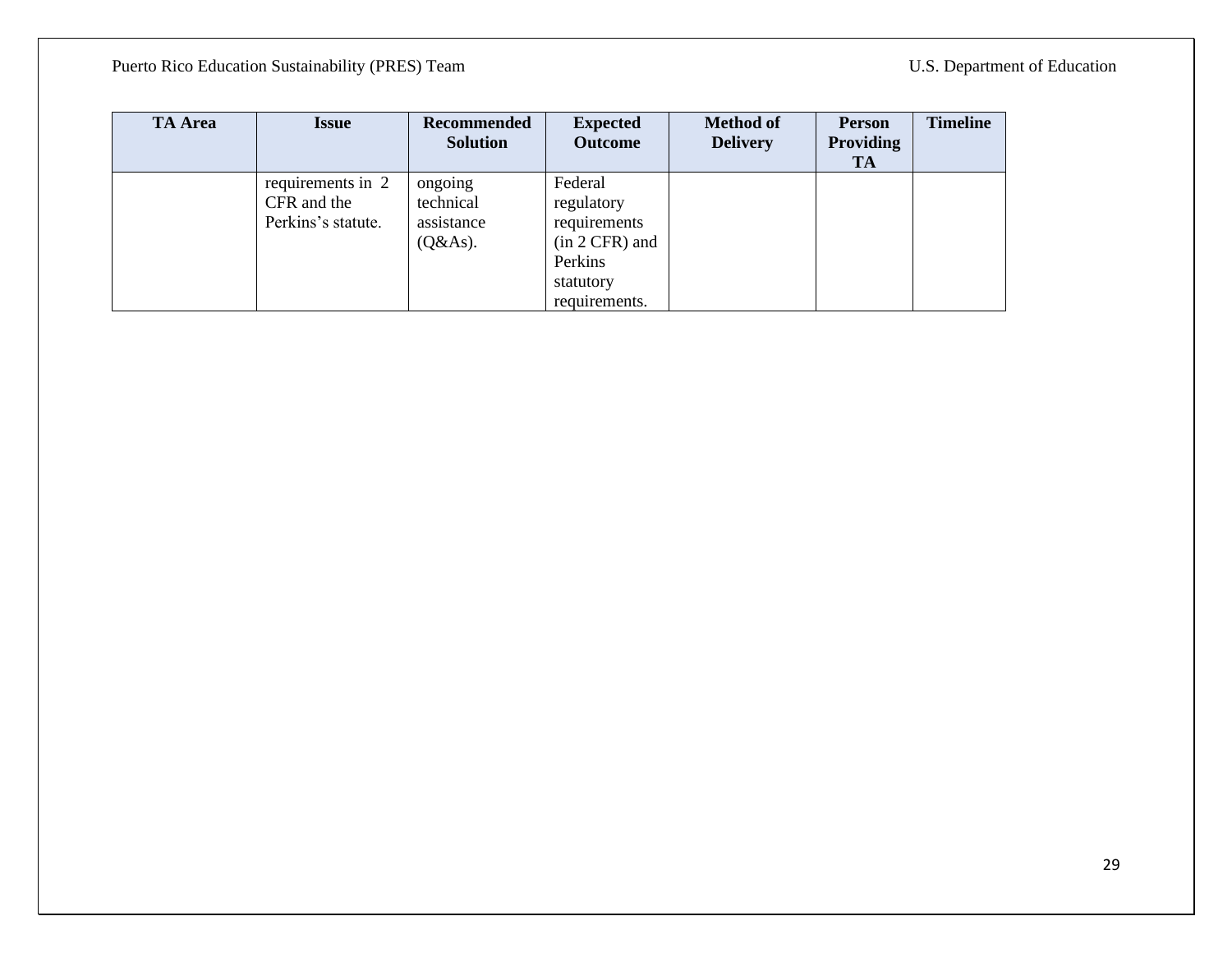### ii. Division of Adult Education and Literacy

<span id="page-29-0"></span>

| <b>Adult Education TA Need</b>                                                       | <b>Issue</b>                                                                                                                                                                              | <b>Recommended</b><br><b>Solution</b>                                                                                                                                                                                                                                                                                                                    | <b>Expected Outcome</b>                                                                                                                                                                                                                                                                      | <b>Method of</b><br><b>Delivery</b>                                                                                                 | <b>Timeline</b>        |
|--------------------------------------------------------------------------------------|-------------------------------------------------------------------------------------------------------------------------------------------------------------------------------------------|----------------------------------------------------------------------------------------------------------------------------------------------------------------------------------------------------------------------------------------------------------------------------------------------------------------------------------------------------------|----------------------------------------------------------------------------------------------------------------------------------------------------------------------------------------------------------------------------------------------------------------------------------------------|-------------------------------------------------------------------------------------------------------------------------------------|------------------------|
| <b>AEFLA</b> Competition and<br>Implementation                                       | PRDE will administer<br>a new Integrated<br>English Literacy and<br><b>Civics Education</b><br>(IELCE) competition<br>for workforce areas<br>that currently do not<br>have any providers. | Division of Adult<br><b>Education and Literacy</b><br>(DAEL) continue<br>conversations with<br>PRDE and provide<br>technical assistance<br>recommendations to<br>PRDE AEFLA State<br>director for the IELCE<br>competition.<br>DAEL provides a<br>courtesy review of the<br>PRDE RFP.                                                                    | As needed, PRDE<br>incorporates DAEL<br>technical assistance<br>recommendations into<br><b>IELCE RFP.</b><br><b>PRDE</b> administers<br><b>IELCE</b> competition<br>and awards new<br>providers that can<br>serve students in each<br>of the identified<br>workforce areas.                  | DAEL will begin bi-<br>monthly technical<br>assistance calls with<br>PRDE AEFLA State<br>Director                                   | $2/2022 -$<br>7/2022   |
| <b>IELCE</b> and Integrated<br><b>Education and Training</b><br>(IET) Implementation | PRDE requested<br>assistance with<br>identifying resources<br>for IELCE and IETs                                                                                                          | DAEL revisits the<br>Literacy Information<br>and Communication<br>System (LINCS)<br>resources that were<br>highlighted during the<br>November 2021<br>technical assistance<br>visit and shares<br>feedback with LINCS<br>contractor<br>DAEL discusses with<br>PRDE the options<br>available to possibly<br>request IELCE and IET<br>technical assistance | PRDE implements<br>high quality IELCE<br>and IET programs for<br>each workforce area<br>PRDE and local<br>programs can<br>accurately report<br><b>IELCE</b> and <b>IET</b><br>participant outcome<br>data on the National<br>Reporting System for<br><b>Adult Education</b><br>(NRS) tables. | <b>DAEL</b> shares LINCS<br>information through<br>bi-monthly TA calls<br>DAEL/PRDE/LINCS<br>identify resources for<br>follow-up TA | $02/2022 -$<br>07/2022 |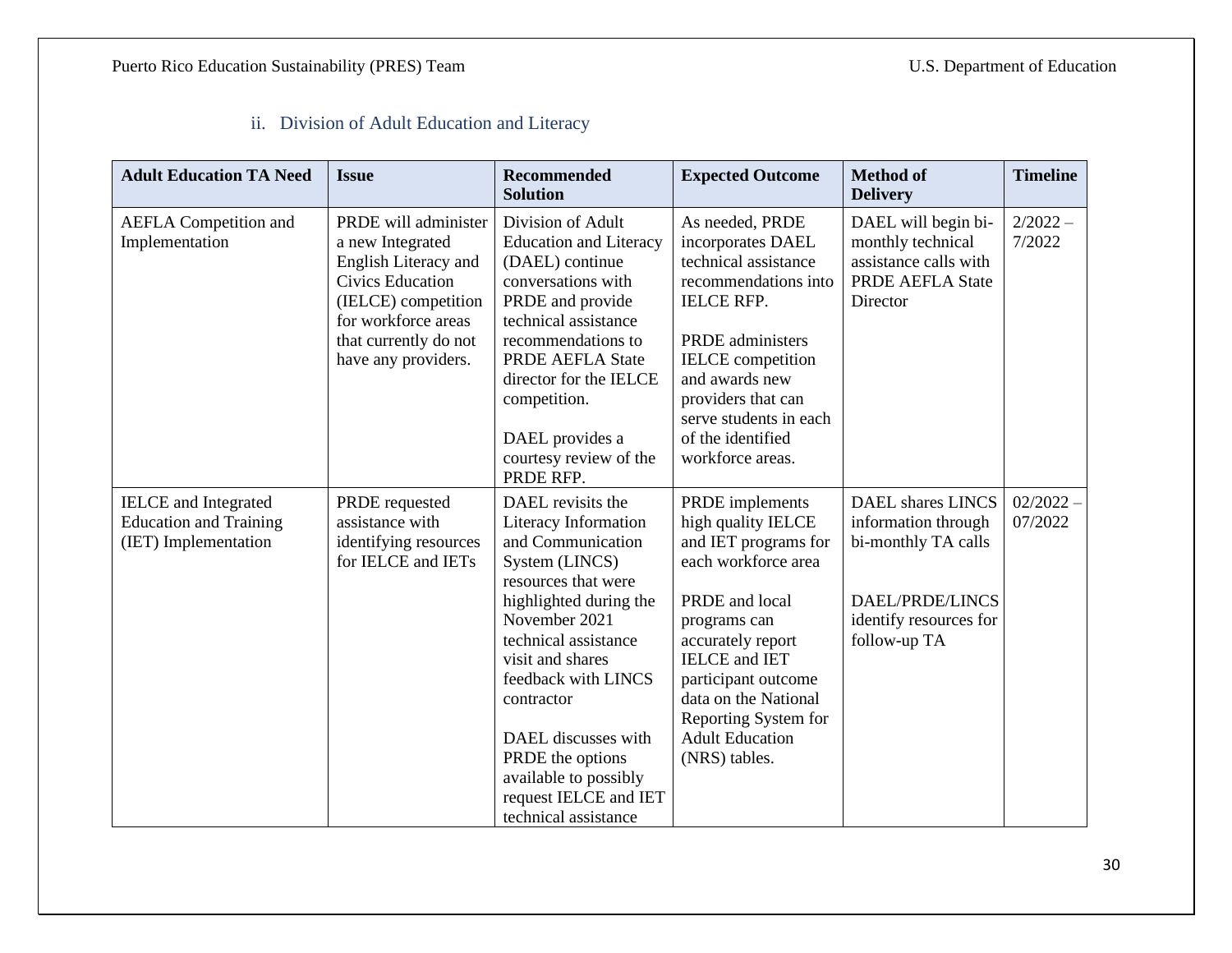| <b>Adult Education TA Need</b>                          | <b>Issue</b>                                                                                                                                                                                                                                                                                                        | <b>Recommended</b><br><b>Solution</b>                                                                                                                                                                                                                                                                            | <b>Expected Outcome</b>                                                                                                                                                                                                                                                                                                             | <b>Method of</b><br><b>Delivery</b>                                                            | <b>Timeline</b>     |
|---------------------------------------------------------|---------------------------------------------------------------------------------------------------------------------------------------------------------------------------------------------------------------------------------------------------------------------------------------------------------------------|------------------------------------------------------------------------------------------------------------------------------------------------------------------------------------------------------------------------------------------------------------------------------------------------------------------|-------------------------------------------------------------------------------------------------------------------------------------------------------------------------------------------------------------------------------------------------------------------------------------------------------------------------------------|------------------------------------------------------------------------------------------------|---------------------|
|                                                         |                                                                                                                                                                                                                                                                                                                     | through the LINCS<br>contract                                                                                                                                                                                                                                                                                    |                                                                                                                                                                                                                                                                                                                                     |                                                                                                |                     |
|                                                         |                                                                                                                                                                                                                                                                                                                     | If requested by PRDE,<br>LINCS vendor can<br>share 1-3 IELCE/IET<br>resources                                                                                                                                                                                                                                    |                                                                                                                                                                                                                                                                                                                                     |                                                                                                |                     |
|                                                         |                                                                                                                                                                                                                                                                                                                     | <b>DAEL</b> facilitates<br>conversations with<br>Department of Labor<br>(DOL) colleagues to<br>help identify workforce<br>needs and IET<br>partnerships                                                                                                                                                          |                                                                                                                                                                                                                                                                                                                                     |                                                                                                |                     |
| <b>NRS</b> Reporting<br>(Performance<br>Accountability) | Clarify with PRDE<br>their assessment<br>procedures for Adult<br>Basic Education,<br><b>Adult Secondary</b><br>Education, and<br><b>English Language</b><br>Acquisition<br>(ABE/ASE/ELA)<br><b>Ensure that PRDE</b><br>accurately reports<br><b>IELCE</b> and <b>IET</b><br>participant outcome<br>data in the NRS. | DAEL and PRDE State<br><b>AEFLA</b> director<br>discuss current<br>assessment<br>administration and<br>identify potential<br>opportunities to<br>increase PRDE's<br>subject area<br>assessments.<br>DAEL will provide<br>continued technical<br>assistance to PRDE to<br>review data for<br>program improvement. | PRDE will be able to<br>pull the correct WIOA<br>performance indicator<br>cohorts for reporting<br>on the NRS tables.<br>PRDE will increase<br>reviewing participant<br>data for program<br>improvement and<br>shared outcomes with<br>local providers.<br>PRDE will share<br>strategies of data<br>reporting to local<br>programs. | Bi-monthly technical<br>calls with continued<br>discussions of data<br>performance<br>outcomes | $2/2022-$<br>9/2022 |